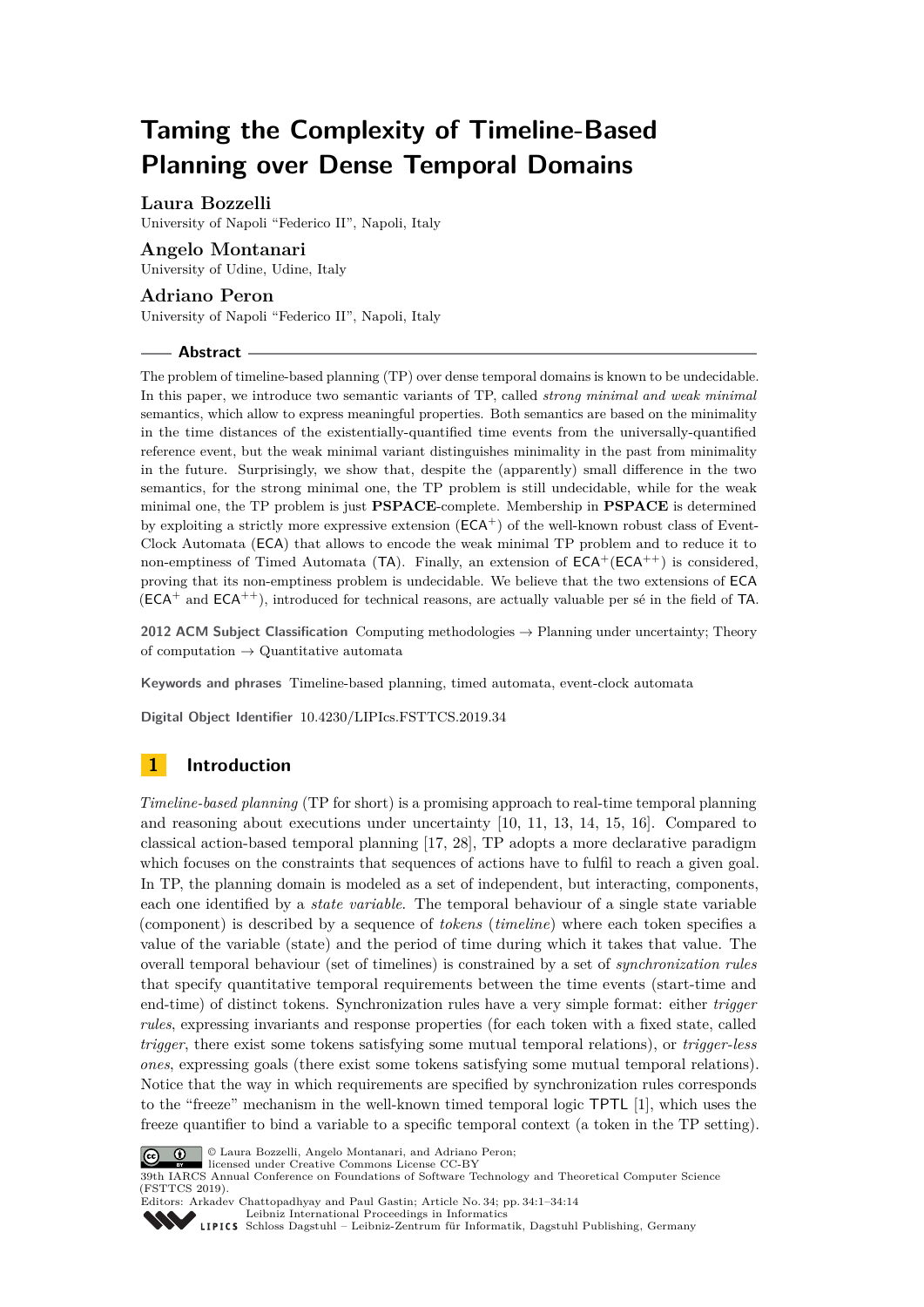### **34:2 Taming Complexity of Timeline-Based Planning over Dense Temporal Domains**

TP has been successfully exploited in a number of application domains, including space missions, constraint solving, and activity scheduling (see, e.g., [\[4,](#page-12-1) [9,](#page-13-9) [12,](#page-13-10) [18,](#page-13-11) [23,](#page-13-12) [25\]](#page-13-13)). A systematic study of expressiveness and complexity of TP has been undertaken only very recently in both the discrete-time and the dense-time settings [\[5,](#page-12-2) [6,](#page-13-14) [20,](#page-13-15) [21\]](#page-13-16).

In the discrete-time case, the TP problem is **EXPSPACE**-complete, and expressive enough to capture action-based temporal planning (see [\[20,](#page-13-15) [21\]](#page-13-16)). Despite the simple format of synchronization rules, the shift to a dense-time domain dramatically increases expressiveness and complexity, depicting a scenario which resembles that of the well-known timed linear temporal logics MTL and TPTL, under a pointwise semantics, which are undecidable in the general setting [\[1,](#page-12-0) [26\]](#page-13-17). The TP problem in its full generality is indeed undecidable [\[6\]](#page-13-14), and undecidability is caused by the high expressiveness of trigger rules (if only trigger-less rules are used, the TP problem is just **NP**-complete [\[8\]](#page-13-18)). Decidability can be recovered by imposing suitable syntactic/semantic restrictions on the trigger rules. In particular, two restrictions are considered in [\[5\]](#page-12-2): (i) the first one limits the comparison to tokens whose start times follow the start time of the trigger (*future semantics of trigger rules*); (ii) the second one imposes that a non-trigger token can be referenced at most once in the timed constraints of a trigger rule (*simple trigger rules*). Under these two restrictions, the TP problem is decidable with a non-primitive recursive complexity [\[5\]](#page-12-2) and can be solved by a reduction to model checking of Timed Automata (TA) [\[2\]](#page-12-3) against MTL over *finite* timed words, the latter being a known decidable problem [\[27\]](#page-13-19). By removing either the future semantics or the simple trigger rule restrictions, the TP problem turns out to be undecidable [\[6,](#page-13-14) [7\]](#page-13-20).

**Our Contribution.** In this paper, without imposing any syntactic restriction to the format of synchronization rules, we investigate an alternative semantics for the trigger rules in the dense-time setting, which turns out to be still quite expressive and relevant for practical applications, and has the main advantage of guaranteeing a reasonable computational complexity. In the standard semantics of trigger rules, if there are many occurrences of non-trigger tokens carrying the same specified value, say *v*, nothing forces the choice of a specific occurrence. For instance, if the trigger token represents a prompt and the *v*-valued token is a reaction to it, the chosen *v*-valued token is not guaranteed to be the first one after issuing the prompt. In a reactive context, one is in general interested in relating an issued prompt to the first response to it and not to an arbitrarily delayed one. A similar idea is exploited by Event-Clock Automata (ECA) [\[3\]](#page-12-4), a well-known robust subclass of Timed Automata(TA) [\[2\]](#page-12-3). In ECA, each symbol *a* of the alphabet is associated with a *recorder* or *past clock*, recording (at the current time) the time elapsed since the last occurrence of *a*, and a *predicting* or *future clock*, measuring the time required for the next occurrence of *a*.

The alternative semantics of trigger rules is based on the minimality in the time distances of the start times of existentially quantified tokens in a trigger rule from the start time of the trigger token. In fact, the minimality constraint can be used to express two alternative semantics: the *weak minimal semantics*, which distinguishes minimality in the past, with respect to the trigger token, from minimality in the future, and the *strong minimal semantics*, which considers minimality over all the start times (both in the past and in the future). Surprisingly, this apparently small difference in the definitions of weak and strong minimal semantics leads to a dramatic difference in the complexity-theoretic characterization of the TP problem: while the TP problem under the *strong minimal semantics* is still undecidable, the TP problem under the *weak minimal semantics* turns out to be **PSPACE**-complete (which is the complexity of the emptiness problem for TA and ECA [\[2,](#page-12-3) [3\]](#page-12-4)). **PSPACE** membership of the weak minimal TP problem is shown by a non-trivial exponential-time reduction to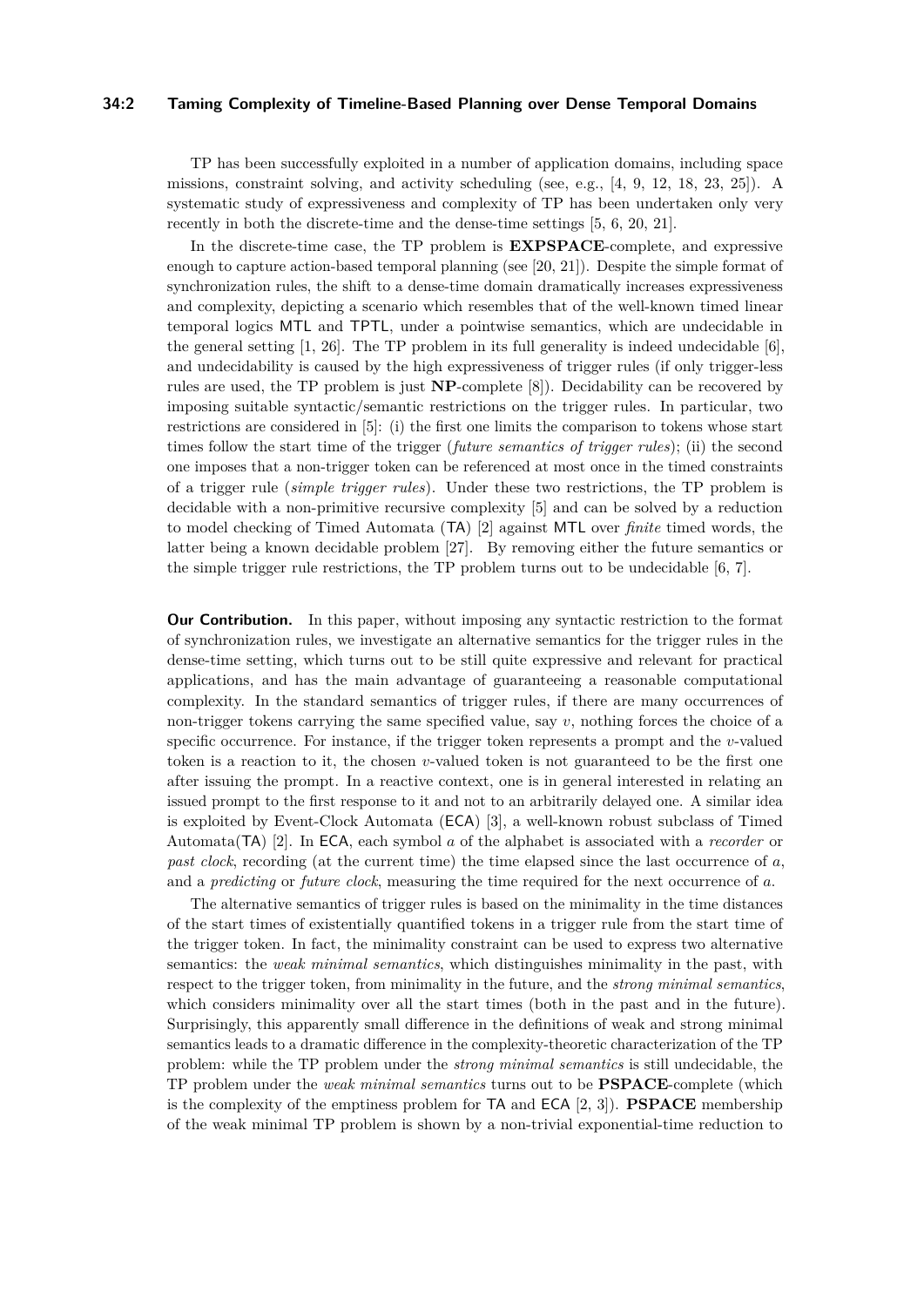non-emptiness of TA. To handle the trigger rules under the weak minimal semantics, we exploit, as an intermediate step in the reduction, a strictly more expressive extension of  $ECA$ , called  $ECA<sup>+</sup>$ . This novel extension of  $ECA$  is obtained by allowing a larger class of atomic event-clock constraints, namely, diagonal constraints between clocks of the same polarity (past or future) and *sum constraints* between clocks of *opposite polarity*. In [\[19\]](#page-13-21), these atomic constraints are used in *event-zones* to obtain symbolic forward and backward analysis semi-algorithms for ECA, which are not guaranteed to terminate. We show that, similar to  $ECA$ ,  $ECA^+$  are closed under language Boolean operations and can be translated in exponential time into equivalent TA with an exponential number of control states, but a linear number of clocks. We also investigate an extension of  $ECA^+$ , called  $ECA^{++}$ , where the polarity requirements in the diagonal and sum constraints are relaxed, and we show that the nonemptiness problem for such a class of automata is undecidable. We believe that these two original extensions of ECA, namely,  $ECA^+$  and  $ECA^{++}$ , are interesting per sé, as they shed new light on the landscape of event-clock and timed automata.

The paper is organized as follows. In Section [2,](#page-2-0) we recall the TP framework and we introduce the strong and weak minimal semantics. In Section [3,](#page-5-0) we prove that the TP problem under the strong minimal semantics is still undecidable. In Section [4,](#page-7-0) we introduce and address complexity and expressiveness issues for  $ECA^+$  and  $ECA^{++}$ . Moreover, by exploiting the results for ECA<sup>+</sup>, we prove **PSPACE**-completeness of the weak minimal TP problem. Conclusions provide an assessment of the work done and outline future research themes.

# <span id="page-2-0"></span>**2 The TP Problem**

In this section, we recall the TP framework as presented in [\[15,](#page-13-4) [20\]](#page-13-15) and we introduce the strong and weak minimal semantics. In TP, domain knowledge is encoded by a set of state variables, whose behaviour over time is described by transition functions and constrained by synchronization rules. We fix the following notation. Let N be the set of natural numbers,  $\mathbb{R}_+$  the set of non-negative real numbers, and *Intv* the set of intervals in  $\mathbb{R}_+$  whose endpoints are in N ∪ {∞}. Given a finite word *w* over some alphabet (or, equivalently, a finite sequence of symbols),  $|w|$  denotes the length of *w* and for all  $0 \leq i \leq |w|$ ,  $w(i)$  is the *i*-th letter of *w*.

**• Definition 1.** *A* state variable *x is a triple*  $x = (V_x, T_x, D_x)$ *, where*  $V_x$  *is the* finite domain *of the variable*  $x, T_x : V_x \to 2^{V_x}$  *is the value transition function, which maps each*  $v \in V_x$  *to the (possibly empty) set of successor values, and*  $D_x: V_x \to Int$ *v is the constraint function that maps each*  $v \in V_x$  *to an interval.* 

A *token* for a variable *x* is a pair  $(v, d)$  consisting of a value  $v \in V_x$  and a duration  $d \in \mathbb{R}_+$ such that  $d \in D_x(v)$ . For a token  $t = (v, d)$ , *value(t)* denotes the first component *v* of *t*. Intuitively, a token for  $x$  represents an interval of time where the state variable  $x$  takes value *v*. The behavior of the state variable *x* is specified by means of *timelines* which are non-empty sequences of tokens  $\pi = (v_0, d_0) \dots (v_n, d_n)$  consistent with the value transition function  $T_x$ , that is, such that  $v_{i+1} \in T_x(v_i)$  for all  $0 \leq i < n$ . We associate to the *i*-th token  $(0 \leq i \leq n)$  of the timeline  $\pi$  two punctual events: (i) the *start point* whose timestamp (*start time*), denoted by  $\mathsf{s}(\pi, i)$ , is 0 if  $i = 0$ , and is given by  $\sum_{h=0}^{i-1} d_h$  otherwise, and (ii) the *end point* whose timestamp (*end time*), denoted by  $e(\pi, i)$ , is given by  $e(\pi, i) := s(\pi, i) + d_i$ .

Given a finite set *SV* of state variables, a *multi-timeline* of *SV* is a mapping Π assigning to each state variable  $x \in SV$  a timeline for  $x$ .

<span id="page-2-1"></span>► **Example 2.** Assume to have transactions (e.g database transactions) accessing a common shared resource *A* for read/write operations. The resource *A* can be unlocked  $(un_A)$ , read\_locked  $(r_l \_A)$  or write\_locked  $(w_l \_A)$ . A state variable  $x_A = (V_A, T_A, D_A)$  with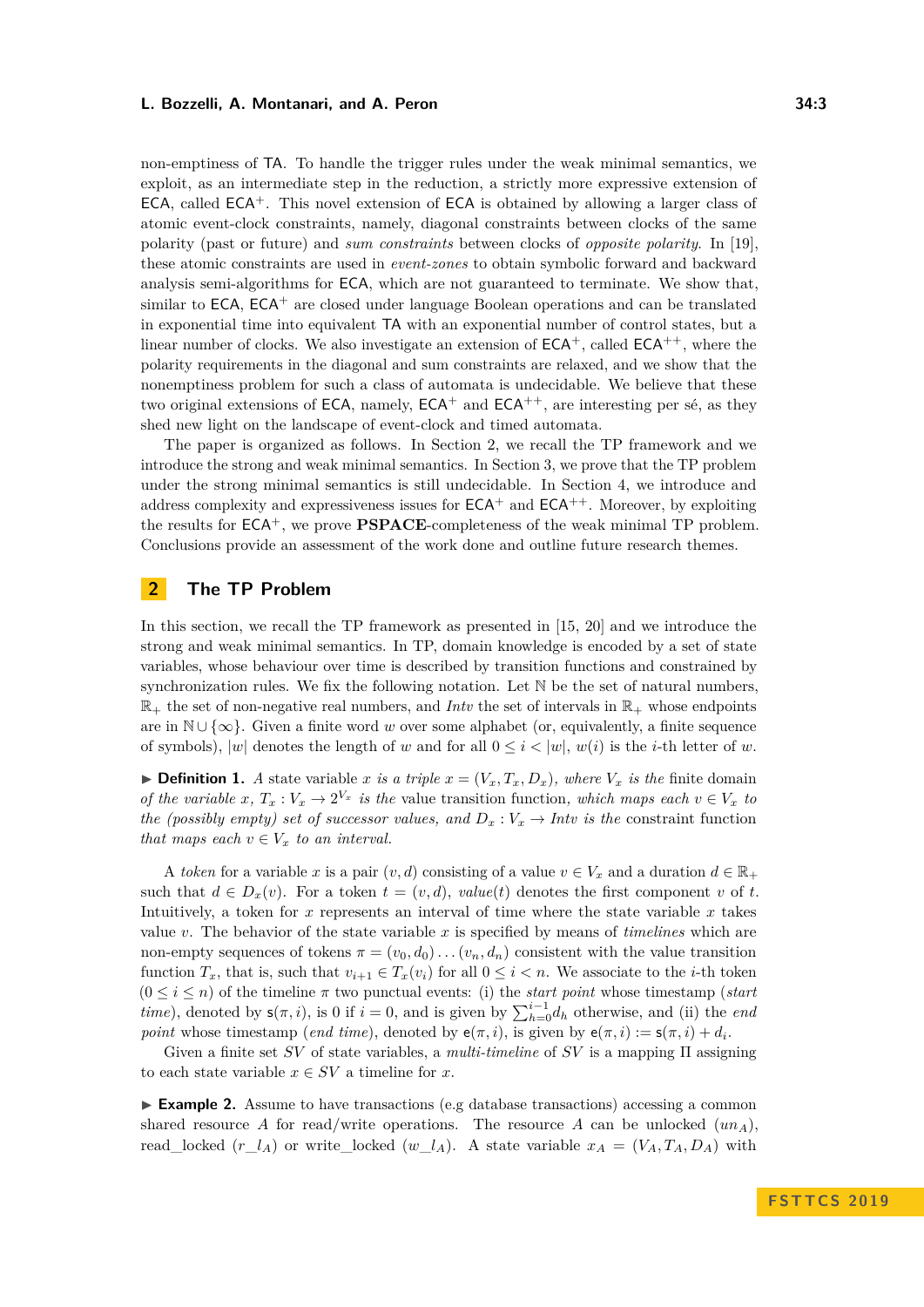#### **34:4 Taming Complexity of Timeline-Based Planning over Dense Temporal Domains**

<span id="page-3-0"></span>

**Figure 1** State variables *x<sup>A</sup>* and *xK*.

 $V_A = \{un_A, r\_{I_A}, w\_{I_A}\}$  is used to describe the availability/locking of the resource during time. The value transition function *T<sup>A</sup>* is represented as a graph in Figure [1](#page-3-0) (left). Each node is labelled by a value *v* and by the constraint  $D_A(v)$ . The constants *m* and *M* are lower and upper bound, respectively, for the durations of read/write locking. A state variable  $x_K = (V_K, T_K, D_K)$ , with K ranging over transaction names, describes

the read/write locking requests issued by transaction *K* for the use of the resource *A*. A transaction can be idle  $(i_K)$ , issuing a read or write lock for accessing the resource  $(rl_K)$ or  $wl<sub>K</sub>$ , resp.), or reading or writing the resource ( $ru<sub>K</sub>$  or  $wu<sub>K</sub>$ , resp.). Therefore we have  $V_K = \{i_K, r l_K, w l_K, r u_K, w u_K\}$ . An issued lock request can be accepted allowing the use of the resource or refused. There is a timeout *T out* for waiting the availability of the resource. The value transition and constraint functions  $T_K$  and  $D_K$  are depicted in Figure [1](#page-3-0) (right).

**Synchronization rules.** Fix a finite set *SV* of state variables. Multi-timelines of *SV* can be constrained by a set of *synchronization rules*, which relate tokens, possibly belonging to different timelines, through temporal constraints on the start/end-times of tokens (point constraints) and on the difference between start/end-times of tokens (difference constraints). The synchronization rules exploit an alphabet  $\Sigma$  of token names to refer to the tokens along a multi-timeline, and are based on the notions of *atom* and *existential statement*.

An *atom* is either a clause of the form  $ev(o) \in I$  (*point atom*), or of the form  $ev(o)$  $ev'(o') \in I$  (*difference atom*), where  $o, o' \in \Sigma$ ,  $I \in Intv$ , and  $ev, ev' \in \{\text{s}, \text{e}\}\$ . Intuitively, an atom  $ev(o) \in I$  asserts that the *ev*-time (i.e., the start-time if  $ev = s$ , and the end-time otherwise) of the token referenced by *o* is in the interval *I*, while an atom  $ev(o) - ev'(o') \in I$ requires that the difference between the  $ev$ -time and the  $ev'$ -time of the tokens referenced by  $o$ and *o'*, respectively, is in *I*. Formally, an atom is evaluated with respect to a  $\Sigma$ -assignment  $\lambda_{\Pi}$ *for a given multi-timeline*  $\Pi$  *of SV* which is a mapping assigning to each token name  $o \in \Sigma$  a pair  $\lambda_{\Pi}(o) = (\pi, i)$  such that  $\pi$  is a timeline of  $\Pi$  and  $0 \leq i < |\pi|$  (intuitively,  $(\pi, i)$ ) represents the token of  $\Pi$  referenced by the name *o*). An atom  $ev(o) \in I$  (resp.,  $ev(o) - ev'(o') \in I$ ) *is satisfied by*  $\lambda_{\Pi}$  if  $ev(\lambda_{\Pi}(o)) \in I$  (resp.,  $ev(\lambda_{\Pi}(o)) - ev'(\lambda_{\Pi}(o')) \in I$ ).

An *existential statement*  $\mathcal{E}$  is a statement of the form  $\mathcal{E} := \exists o_1[x_1 = v_1] \cdots \exists o_n[x_n = v_n] \mathcal{C}$ , where C is a conjunction of atoms,  $o_i \in \Sigma$ ,  $x_i \in SV$ , and  $v_i \in V_{x_i}$  for each  $i = 1, ..., n$ . The elements  $o_i[x_i = v_i]$  are called *quantifiers*. A token name used in C, but not occurring in any quantifier, is said to be *free*. Intuitively, the quantifier  $o_i[x_i = v_i]$  binds the name  $o_i$  to some token in the timeline for variable  $x_i$  having value  $v_i$ . A  $\Sigma$ -assignment  $\lambda_{\Pi}$  for a multi-timeline Π of *SV satisfies* E if each atom in C is satisfied by *λ*Π, and for each quantified token name  $o_i$ ,  $\lambda_{\Pi}(o_i) = (\pi, h)$  where  $\pi = \Pi(x_i)$  and the *h*-th token of  $\pi$  has value  $v_i$ . A multi-timeline Π of *SV satisfies* E if there exists a Σ-assignment *λ*<sup>Π</sup> for Π which satisfies E.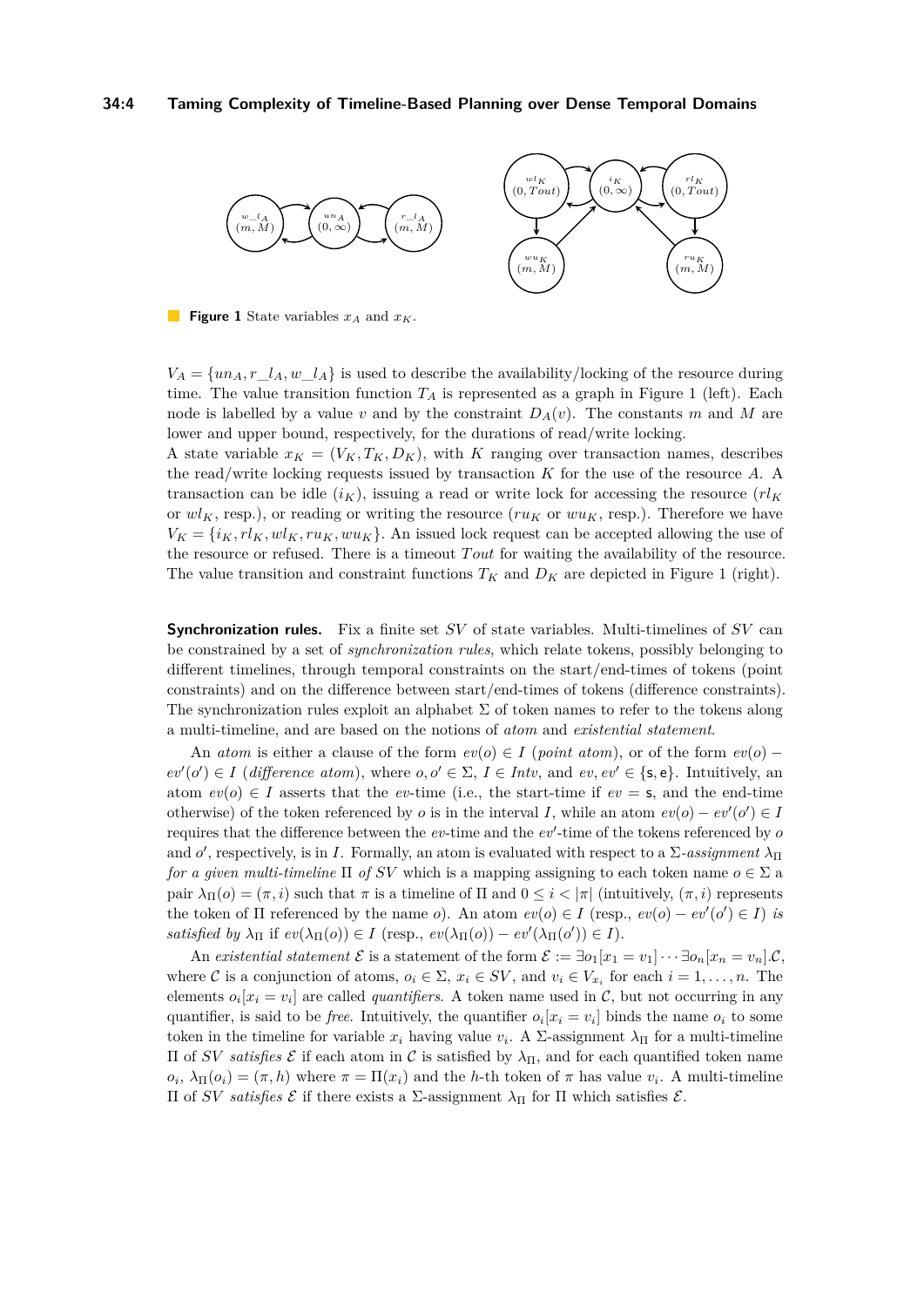$\triangleright$  **Definition 3.** *A* synchronization rule R for the set SV of state variables has the forms  $(trigger\ rule\ \n\begin{aligned}\n\text{(trigger rule)}\ o_0[x_0 = v_0] \rightarrow \mathcal{E}_1 \vee \mathcal{E}_2 \vee \ldots \vee \mathcal{E}_k,\n\end{aligned}$   $(trigger-less\ rule) \top \rightarrow \mathcal{E}_1 \vee \mathcal{E}_2 \vee \ldots \vee \mathcal{E}_k$ *where*  $o_0 \in \Sigma$ ,  $x_0 \in SV$ ,  $v_0 \in V_{x_0}$ , and  $\mathcal{E}_1, \ldots, \mathcal{E}_k$  are existential statements. In trigger rules, *the quantifier*  $o_0[x_0 = v_0]$  *is called* trigger, and *it is required that only*  $o_0$  *may appear free in*  $\mathcal{E}_i$  *(for*  $i = 1, \ldots, k$ *). For trigger-less rules, it is required that no token name appears free.* 

Intuitively, a trigger  $o_0[x_0 = v_0]$  acts as a universal quantifier, which states that *for all* the tokens of the timeline for the state variable  $x_0$  having value  $v_0$ , at least one of the existential statements  $\mathcal{E}_i$  must be true. Trigger-less rules simply assert the satisfaction of some existential statement. Formally, the *standard semantics* of the synchronization rules is defined as follows. A multi-timeline Π of *SV satisfies* a *trigger-less rule* R of *SV* if Π satisfies some existential statement of R. II *satisfies* a *trigger rule* R of *SV* with trigger  $o_0[x_0 = v_0]$ if for every position *i* of the timeline  $\Pi(x_0)$  for  $x_0$  such that  $\Pi(x_0)(i) = (v_0, d)$ , there is an existential statement  $\mathcal{E}$  of  $\mathcal{R}$  and a  $\Sigma$ -assignment  $\lambda_{\Pi}$  for  $\Pi$  such that  $\lambda_{\Pi}(o_0) = (\Pi(x_0), i)$  and  $\lambda_{\Pi}$  satisfies *E*. Trigger-less are usually exploited to express initial conditions or the goals of the problem. Trigger rules are useful to specify invariants and response requirements.

<span id="page-4-0"></span>► **Example 4.** With reference to Example [2,](#page-2-1) we introduce synchronization rules to guarantee that the shared resource *A* is accessed in mutual exclusion during writing. We first define some shorthand for expressing conjunctions of atoms where  $o$  and  $\overline{o}$  are token names:

- $during(o, \overline{o}) := s(\overline{o}) s(o) \in [0, \infty) \land e(o) e(\overline{o}) \in [0, \infty)$  requires that the token referenced by  $\bar{o}$  occurs during the token referenced by  $o$ ;
- $overlap(o,\overline{o}) := e(o) s(\overline{o}) \in (0,\infty) \land \bigwedge_{ev \in \{s,e\}} ev(\overline{o}) ev(o) \in (0,\infty)$  asserts that the  $\overline{\phantom{a}}$ *o*'s token does not start before the *o*'s token and crosses the end point of the *o*'s token.

The following first pair of trigger-less rules fix the initial conditions: the resource *A* is initially unlocked and each transaction *K* is idle. The next trigger rule ensures that when a transaction *K* reads the resource *A*, the resource is locked for reading. The last trigger rule requires that when *K* writes *A*, there is a write locking token of *A* having the same temporal window as the *K*-token.

- $\top \to \exists o[x_A = un_A] \cdot s(o) \in [0,0] \text{ and } \top \to \exists o[x_K = i_K] \cdot s(o) \in [0,0];$
- $= o_0[x_K = ru_K]$  →  $\exists o[x_A = r_l_A]$ *.during*(*o, o*<sub>0</sub>);
- $\bullet$  *o*<sub>0</sub>[*x<sub>K</sub>* = *wu<sub>K</sub>*] → ∃*o*[*x<sub>A</sub>* = *w\_l<sub>A</sub>*]*.during*(*o*<sub>0</sub>*, o*<sub>0</sub>) ∧ *during*(*o*<sub>0</sub>*, o*).

The two trigger rules above ensure the mutual exclusion among reads and writes of the resource *A* by the same transaction *K*. The following rules are added to guarantee mutual exclusion when distinct transactions *K* and *H* write *A*, i.e. we have to ensure that *K* and *H* do not feature tokens of value  $wu_K$  and  $wu_H$ , respectively, with the same temporal window.

$$
o_0[x_K = w u_K] \rightarrow \bigvee_{s \in \{i_H, w l_H, r l_H\}} (\exists o[x_H = s].during(o, o_0) \lor \exists o[x_H = s].during(o_0, o) \lor \exists o[x_H = s].overlap(o, o_0)).
$$

**Minimal semantics of trigger rules.** In the following we define the variant of the semantics for trigger rules newly proposed and investigated in this paper. It is obtained from the standard semantics by additionally requiring that the given  $\Sigma$ -assignment  $\lambda_{\Pi}$  selects for each (existential) quantifier  $o[x = v]$  a token for variable x with value v whose start point has a minimal time distance from the start point of the trigger. Actually, the constraint of minimality can be used to express two alternative semantics: the *weak minimal semantics* which distinguishes minimality in the past (w.r.t. the trigger token) from the minimality in the future, and the *strong minimal semantics* which considers minimality over all the start times (both in the past and in the future) of the tokens for a variable *x* and *x*-value *v*.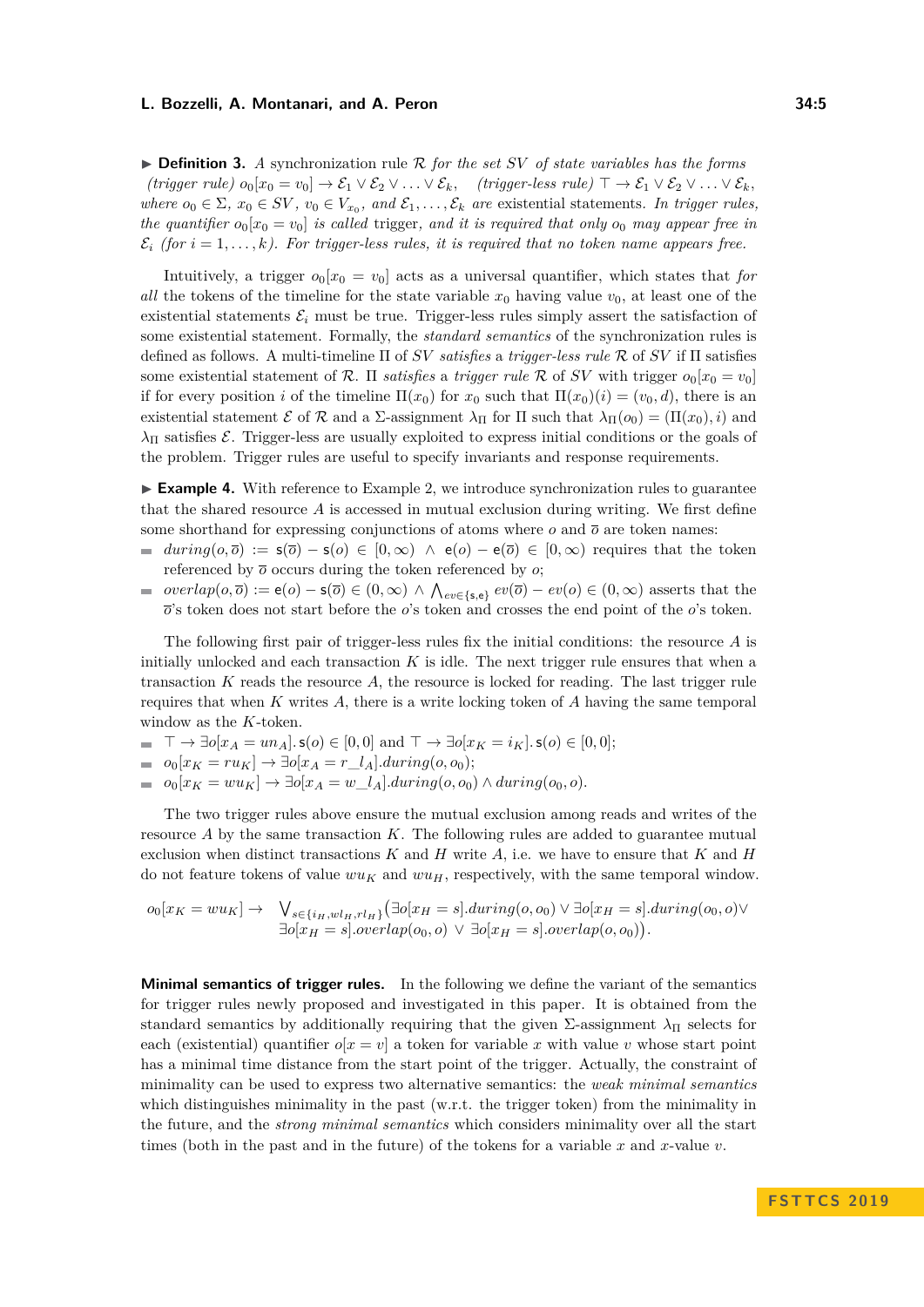#### **34:6 Taming Complexity of Timeline-Based Planning over Dense Temporal Domains**

 $▶$  **Definition 5.** *Let*  $o_0 \in \Sigma$ *.* A  $\Sigma$ -assignment  $\lambda_{\Pi}$  for a multi-timeline  $\Pi$  *of SV is* weakly minimal *w.r.t.*  $o_0$  *if for each*  $o \in \Sigma$  *with*  $\lambda_{\Pi}(o) = (\pi, i)$ *, the following holds:* 

- $\blacksquare$ minimality in the past:  $if s(\pi, i) \leq s(\lambda_{\Pi}(o_0))$  *then there is no position*  $\ell$  *along the timeline*  $\pi$  *such that*  $value(\pi(i)) = value(\pi(\ell))$  *and*  $s(\pi, i) < s(\pi, \ell) \leq s(\lambda_{\Pi}(o_0)).$
- minimality in the future: *if*  $s(\pi, i) \geq s(\lambda_{\Pi}(o_0))$  *then there is no position*  $\ell$  *along the*  $\blacksquare$ *timeline*  $\pi$  *such that*  $value(\pi(i)) = value(\pi(\ell))$  *and*  $s(\pi, i) > s(\pi, \ell) > s(\lambda_{\Pi}(o_0)).$

*A* Σ*-assignment*  $\lambda$ <sub>Π</sub> *for* Π *is* strongly minimal *w.r.t. o*<sub>0</sub> *if for each*  $o \in \Sigma$  *with*  $\lambda$ <sub>Π</sub>(*o*) =  $(\pi, i)$ , there is no position  $\ell$  along the timeline  $\pi$  such that  $value(\pi(i)) = value(\pi(\ell))$  and  $|\mathsf{s}(\pi, \ell) - \mathsf{s}(\lambda_{\Pi}(o_0))| < |\mathsf{s}(\pi, i) - \mathsf{s}(\lambda_{\Pi}(o_0))|$ .

*The weak minimal (resp., strong minimal) semantics of the trigger rules is obtained from the standard one by imposing that the considered*  $\Sigma$ -assignment  $\lambda_{\Pi}$  *is weakly minimal (resp., strongly minimal) w.r.t. the trigger token o*0*.*

Note that we consider start points of tokens for expressing minimality. Equivalent semantics can be obtained by considering end points of tokens instead.

With reference to Example [4,](#page-4-0) we observe that, due to the constraints *during* and *overlap*, the weak minimal semantics for the considered trigger rules corresponds to the standard one.

**Domains and plans.** A TP domain  $\mathcal{D} = (SV, R)$  is specified by a finite set *SV* of state variables and a finite set *R* of synchronization rules modeling their admissible behaviors. A *weak* (resp., *strong*) *minimal plan* of D is a multi-timeline of *SV* satisfying all the rules in *R* under the weak (resp., strong) minimal semantics of trigger rules. The *weak* (resp. *strong*) *minimal TP problem* is checking given a domain  $D$ , whether there is a weak (resp. strong) minimal plan of D. We also consider the *discrete-time versions* of the previous problems, where the durations of the tokens in a plan are restricted to be natural numbers.

 $\triangleright$  Assumption 6 (Strict time monotonicity). In the following, for simplifying the technical presentation of some results, without loss of generality, we assume that given a state variable  $x = (V_x, T_x, D_x)$ , the duration of a token for *x* is never zero, i.e., for each  $v \in V_x$ ,  $0 \notin D_x(v)$ .

# <span id="page-5-0"></span>**3 Undecidability of the strong minimal TP problem**

In this section, we establish the negative result for the strong minimal semantics by a polynomial-time reduction from the *halting problem for Minsky* 2*-counter machines* [\[24\]](#page-13-22). The key feature in the reduction is the possibility to express for a given value  $v$ , a temporal equidistance requirement w.r.t. the start point of the trigger token for the start points of the last token before the trigger with value *v* and the first token after the trigger with value *v*.

<span id="page-5-1"></span> $\triangleright$  **Theorem 7.** The strong minimal TP problem is undecidable even in the discrete-time *setting.*

**Proof.** A nondeterministic Minsky 2-counter machine is a tuple  $M = (Q, q_{init}, q_{halt}, \Delta)$ , where *Q* is a finite set of (control) locations,  $q_{init} \in Q$  is the initial location,  $q_{halt} \in Q$  is the halting location, and  $\Delta \subseteq Q \times L \times Q$  is a transition relation over the instruction set  $L = \{\text{inc}, \text{dec}, \text{zero\_test}\} \times \{1, 2\}.$  For a transition  $\delta = (q, op, q') \in \Delta$ , we define  $from(\delta) := q$ ,  $op(\delta) := op$ , and  $to(\delta) := q'$ . Without loss of generality we assume that:

- $\blacksquare$  for each transition  $\delta \in \Delta$ , *from*( $\delta$ ) ≠ *q*<sub>*halt*</sub> and *to*( $\delta$ ) ≠ *q*<sub>*init*</sub>, and
- there is exactly one transition in  $\Delta$ , denoted  $\delta_{init}$ , having as source location  $q_{init}$ .  $\equiv$

An *M*-configuration is a pair  $(q, \nu)$  consisting of a location  $q \in Q$  and a counter valuation  $\nu$  :  $\{1, 2\} \rightarrow \mathbb{N}$ . A computation of *M* is a non-empty *finite* sequence  $(q_1, \nu_1), \ldots, (q_k, \nu_k)$  of configurations such that for all  $1 \leq i < k$ , there is some instruction  $op_i = (tag_i, c_i) \in L$ , so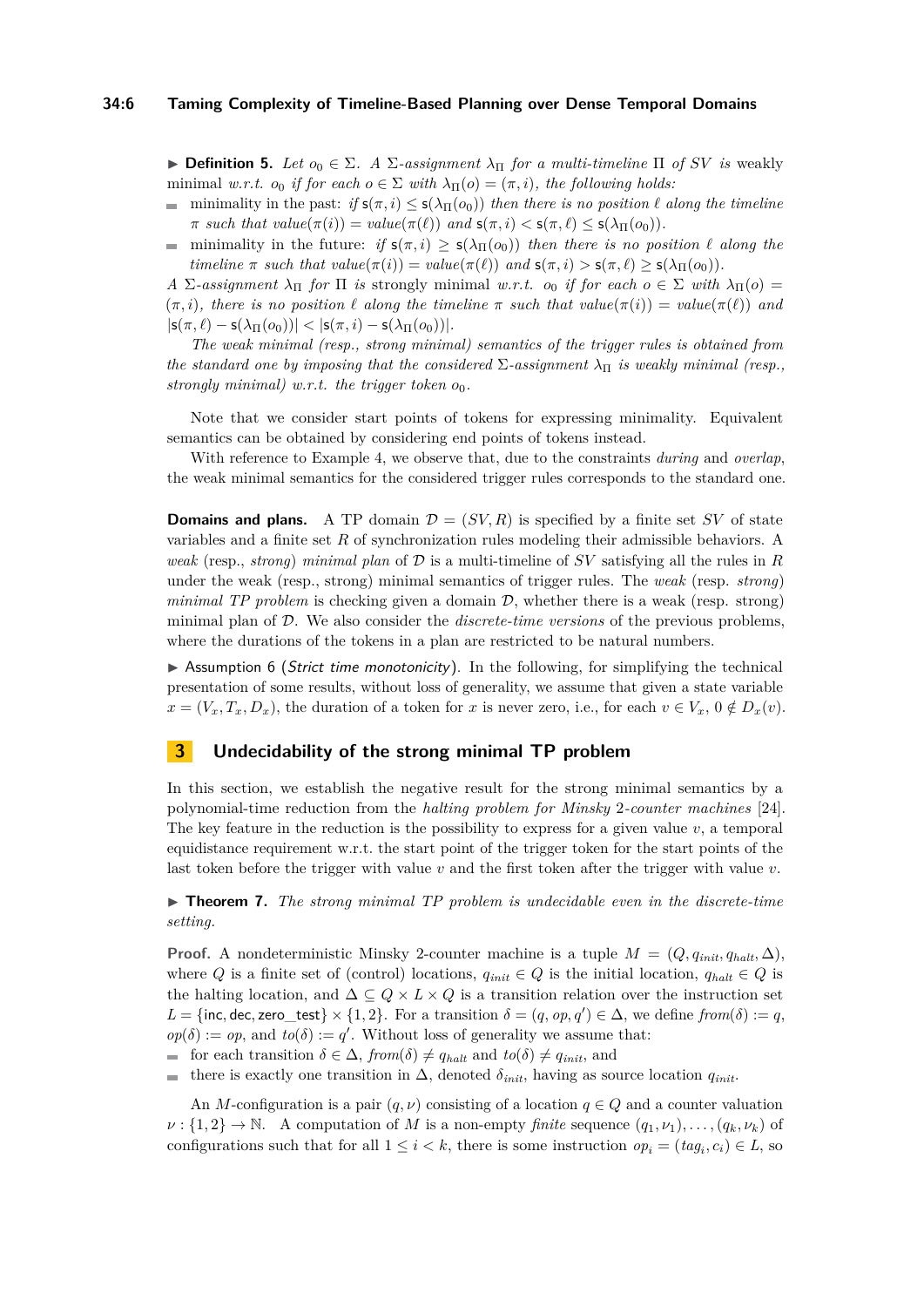that  $(q_i, op_i, q_{i+1}) \in \Delta$  and: (i)  $\nu_{i+1}(c) = \nu_i(c)$  if  $c \neq c_i$ ; (ii)  $\nu_{i+1}(c_i) = \nu_i(c_i) + 1$  if  $tag_i = \text{inc}$ ; (iii)  $\nu_{i+1}(c_i) = \nu_i(c_i) - 1$  and  $\nu_i(c_i) > 0$  if  $tag_i = \text{dec}$ ; and (iv)  $\nu_{i+1}(c_i) = \nu_i(c_i) = 0$  if  $tag<sub>i</sub> =$ **zero\_test.** The halting problem is to decide whether for a machine *M*, there is a computation starting at the *initial* configuration  $(q_{init}, \nu_{init})$ , where  $\nu_{init}(1) = \nu_{init}(2) = 0$ , and leading to some halting configuration  $(q_{halt}, \nu)$  (it was proved to be undecidable in [\[24\]](#page-13-22)). To prove Theorem [7](#page-5-1) we construct a TP instance  $\mathcal{D}_M = (SV_M, R_M)$  such that *M* halts *iff* there exists a strong minimal discrete-time plan for D*M*.

We exploit a state variable  $x_M$  for encoding the evolution of the machine M and additional state variables for checking that the values of counters in the timeline for *x<sup>M</sup>* are correctly updated. The domain  $V_M$  of the state variable  $x_M$  is given by  $V_M := V_\Delta \times$  $\{1_L, 1_R, 2_L, 2_R, [L, L, L, R]R\}$  where  $V_{\Delta}$  is the set of pairs  $(\delta'_{\perp}, \delta)$ , where  $\delta'_{\perp} \in \Delta \cup \{\perp\}, \delta \in \Delta$ , and  $to(\delta'_{\perp}) = from(\delta)$  if  $\delta'_{\perp} \neq \perp$ , and  $\delta = \delta_{init}$  otherwise. Intuitively, in the pair  $(\delta'_{\perp}, \delta)$ ,  $\delta$ represents the transition currently taken by *M* from the current non-halting configuration *C*, while  $\delta'_{\perp}$  is  $\perp$  if *C* is the initial configuration, and  $\delta'$  represents the transition exploited by *M* in the previous computational step otherwise.

A configuration  $C = (q, \nu)$  of M is encoded by the timelines  $\pi_C$  (*configuration codes*) of length 9 for the state variable  $x_M$  illustrated in the following figure, where  $v \in V_\Delta$  (called *V*<sub>Δ</sub>*-value of*  $π$ *C*) is of the form  $(δ'_{\perp}, δ)$  such that *from* $(δ) = q$ . Note that the configuration

|           | $\nu(1) + 1$ |                           | $\nu(2) + 1$ |                                  | $\nu(2) + 1$ |                           | $\nu(1) + 1$ |                  |
|-----------|--------------|---------------------------|--------------|----------------------------------|--------------|---------------------------|--------------|------------------|
|           |              |                           |              |                                  |              |                           |              |                  |
| $(v,1_L)$ |              | $(v, \lfloor_L) (v, 2_L)$ |              | $(v,  _L)$ $(v,  _R)$ $(v, 2_R)$ |              | $(v,  _{R})$ $(v, 1_{R})$ |              | $(v_{new}, 1_L)$ |
|           |              | Left Part                 |              |                                  |              | Right Part                |              |                  |

code  $\pi$ <sup>*C*</sup> is subdivided in two parts. In the left part (resp., right part), the encoding of counter 1 (resp., 2) precedes the encoding of counter 2 (resp., 1). The value  $\nu(1)$  of counter 1 is encoded by the duration, which is  $\nu(1) + 1$ , of the *counter token* with value marked by 1*<sup>L</sup>* in the left part, and the *counter token* with value marked by 1*<sup>R</sup>* in the right part, and similarly for counter 2. The four tokens with values marked by  $[L, L, [R, \text{and } ]R$ , respectively, are called *tagged* tokens and their duration is always 1: they are used to check by trigger rules (under the strong minimal semantics) that increment and decrement *M*-instructions are correctly encoded. Moreover, we require that the configuration code  $\pi_C$  satisfies the following additional requirement (*V*∆*-requirement*), with  $v = (\delta'_{\perp}, \delta)$  and  $\delta = (q, op, q')$ :

- $v_{new} = v$  if  $to(\delta) = q_{halt}$ , and  $v_{new}$  is of the form  $(\delta, \delta'')$  otherwise (*consecution*);
- if  $\delta = \delta_{init}$  then the counter tokens have duration 1;
- if  $op = (dec, c)$  (resp.,  $op = (zero\_test, c)$ ), then the durations of the counter tokens with values  $(v, c_L)$  and  $(v, c_R)$  are greater than 1 (resp., are equal to 1).

A *pseudo-configuration code* is defined as a configuration code but the durations of the counter tokens are arbitrary with the restriction that the *V*∆-requirement is fulfilled.

By construction and the assumption on  $M$ , we can easily define a *trigger-less* rule  $\mathcal{R}_{init, halt}$ and define the transition and constraint function of  $x<sub>M</sub>$  in such a way that the timelines of  $x_M$  satisfying  $\mathcal{R}_{init, halt}$  (called *pseudo-computation codes*) are the sequences of the form  $\pi_0 \cdots \pi_n$  such that: (i)  $\pi_i \cdot \pi_{i+1}(0)$  and  $\pi_n$  are *pseudo-configuration codes* for all  $0 \le i < n$ , (ii) if  $n > 0$  (resp.,  $n = 0$ ), the  $V_{\Delta}$ -value of  $\pi_0 \cdot \pi_1(0)$  (resp.,  $\pi_0$ ) is  $(\bot, \delta_{init})$  (*initialization*), and (iii) the *V*<sub>∆</sub>-value of  $\pi_n$  is of the form  $(\delta'_{\perp}, \delta)$  such that  $to(\delta) = q_{halt}$  (*halting*).

We now consider the crucial part of the reduction which has to guarantee that along a pseudo-computation code the counters are correctly encoded (i.e., the durations of the left and right tokens for each counter in a pseudo-configuration code coincide) and are updated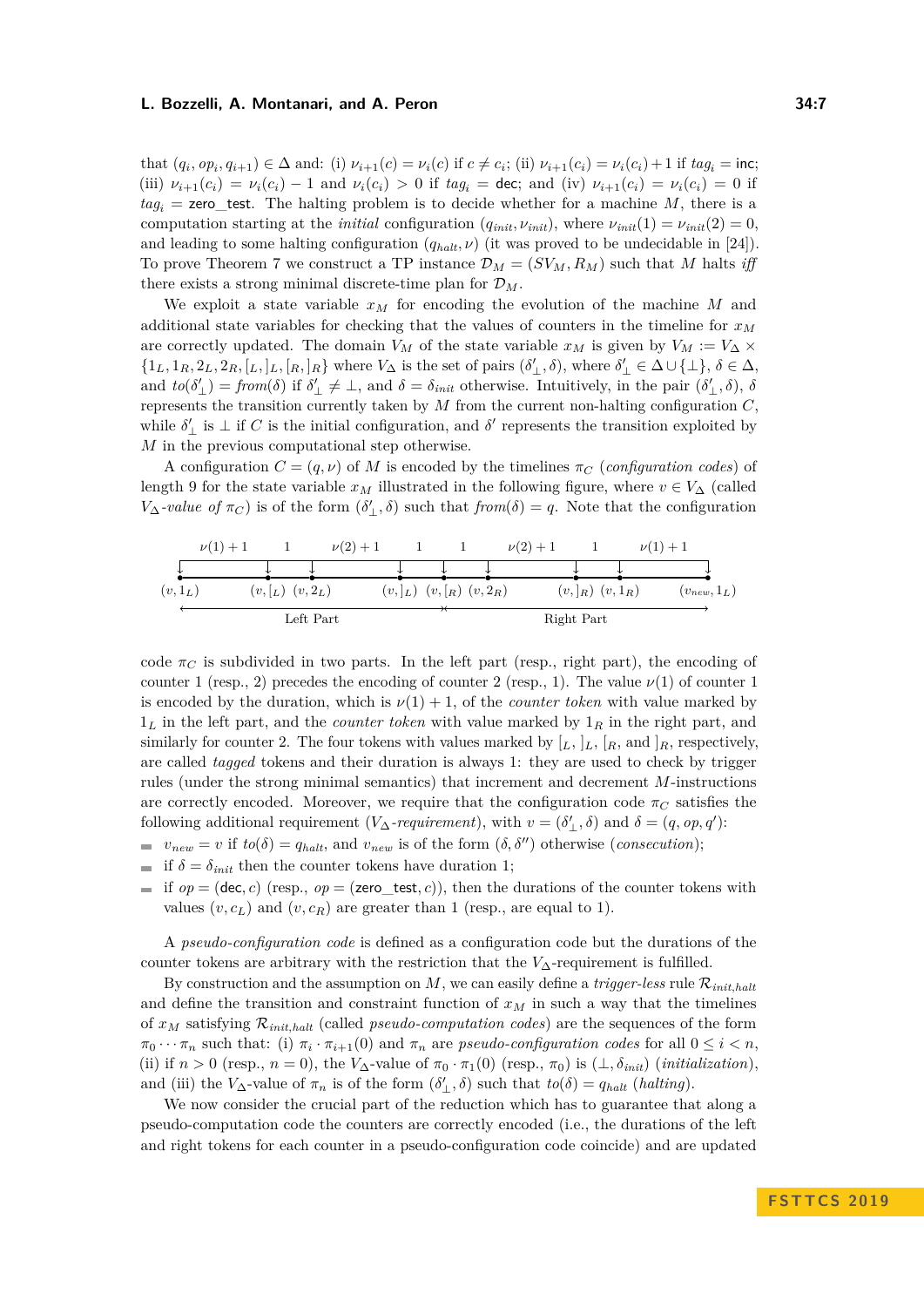#### **34:8 Taming Complexity of Timeline-Based Planning over Dense Temporal Domains**

accordingly to the *M*-instructions. Here, we focus on the increment instruction (inc*,* 1) for counter 1. For this, we exploit trigger rules in conjunction with an additional state variable  $x_{(inc,1)}$  having domain  $V_{check} := \{check, check_1, check_2, trigger, \perp\}$  and capturing the timelines  $\pi$ such that the duration of each token is at least 1 and the untimed part of  $\pi$  is an arbitrary non-empty word over  $V_{check}$ . Let  $\pi_M$  be a pseudo-computation code,  $\pi_C$  a non-initial pseudoconfiguration code of  $\pi_M$  with  $V_{\Delta}$ -value  $(\delta'_{\perp}, \delta)$  such that  $\delta'_{\perp} \neq \perp$  and  $op(\delta'_{\perp}) = (inc, 1)$ (we denote by  $V_{(inc,1)}$  the set of such  $V_{\Delta}$ -values), and  $\pi_{C_p}$  the pseudo-configuration code preceding  $\pi_C$  along  $\pi_M$ . We need to ensure that the duration of the token for counter 1 (resp., 2) in the left part of  $\pi_C$  is one plus the duration (resp., is the duration) of the token for counter 1 (resp., 2) in the right part of  $\pi_{C_p}$ . The proposed encoding ensures that the previous requirement holds *iff* for each token  $tk_{1_L}$  of  $\pi_M$  with value in  $V_{(inc,1)} \times \{1_L\}$ , the following holds ((inc, 1)*-requirement*): for the last token marked by  $]_R$  (resp.,  $]_R$ ) preceding  $tk_{1_L}$  and the first token marked by  $[L$  (resp.,  $]_L$ ) following  $tk_{1_L}$ , their start points have the same time distance from the start point of  $tk_{1_L}$ . Then, in order to enforce the (inc, 1)-requirement, we first require that:

- (\*) the timelines  $\pi_M$  and  $\pi_{(inc,1)}$  of variables  $x_M$  and  $x_{(inc,1)}$ , respectively, are synchronized, i.e., they have the same length and for each position *i*, the start-times of the *i*th tokens of  $\pi_M$  and  $\pi_{(inc,1)}$  coincide;
- (\*\*) for the timeline  $\pi_{(inc,1)}$  for variable  $x_{(inc,1)}$  (synchronized with  $\pi_M$ ), it holds that a token has value  $trigger$  (resp., has value  $check_1$ , resp., has value  $check_2$ ) iff the associated token along  $\pi_M$  has a value in  $V_{(inc,1)} \times \{1_L\}$  (resp., in  $V_\Delta \times \{I_R, [L], \text{resp., in } V_\Delta \times \{[R, L]\}.$

Since the duration of a token is not zero, the previous two requirements  $(*)-(**)$  can be easily expressed by trigger rules under the strong minimal semantics. Finally, we require that for each trigger-token  $tk_{trigger}$  along the timeline  $\pi_{(inc,1)}$  for  $x_{(inc,1)}$  and for each  $\ell = 1, 2$ , the start points of the last *check*<sub> $\ell$ </sub>-token of  $\pi$ <sub>(inc,1)</sub> preceding  $tk_{trigger}$  and the first *check*<sub> $\ell$ </sub>-token following *tktrigger* have the same time distance from the start point of *tktrigger* . By the strong minimal semantics, this requirement can be expressed by the following two trigger rules, where  $op = (inc, 1)$ , which ensure that for the *check*<sub> $\ell$ </sub>-tokens ( $\ell = 1, 2$ ) whose start points have the smallest time distance from the start point of the trigger, there is one preceding the trigger and one following the trigger:

$$
o[x_{op} = trigger] \rightarrow \exists o_1[x_{op} = check_1] \exists o_2[x_{op} = check_2]. \ \bigwedge_{\ell=1,2} s(o) - s(o_{\ell}) \in [0, \infty)
$$
  

$$
o[x_{op} = trigger] \rightarrow \exists o_1[x_{op} = check_1] \exists o_2[x_{op} = check_2]. \ \bigwedge_{\ell=1,2} s(o_{\ell}) - s(o) \in [0, \infty).
$$

# <span id="page-7-0"></span>**4 Decidability of the weak minimal TP problem**

In this section, we show that the weak minimal TP problem is decidable and **PSPACE**complete. The upper bound is obtained by an exponential-time reduction to nonemptiness of Timed Automata (TA) [\[2\]](#page-12-3). In order to handle the trigger rules under the weak minimal semantics, we exploit as an intermediate step an extension, denoted by  $ECA^+$ , of the known class of *Event Clock Automata* (ECA) [\[3\]](#page-12-4). The rest of the section is organized is follows. We first shortly recall the class of Timed Automata (TA) [\[2\]](#page-12-3). Then, in Subsection [4.1,](#page-8-0) we introduce and address complexity and expressiveness issues for the newly introduced class of  $ECA<sup>+</sup>$ . Finally, in Subsection [4.2,](#page-11-0) we solve the weak minimal TP problem.

Let  $\Sigma$  be a finite alphabet. A *timed word w* over  $\Sigma$  is a *finite* word  $w = (a_0, \tau_0) \cdots (a_n, \tau_n)$ over  $\Sigma \times \mathbb{R}_+$  ( $\tau_i$  is the time at which  $a_i$  occurs) such that  $\tau_i \leq \tau_{i+1}$  for all  $0 \leq i < n$ (monotonicity). The timed word *w* is also denoted by  $(\sigma, \tau)$ , where  $\sigma$  is the untimed word  $a_0 \cdots a_n$  and  $\tau = \tau_0 \cdots \tau_n$ . A *timed language* over  $\Sigma$  is a set of timed words over  $\Sigma$ .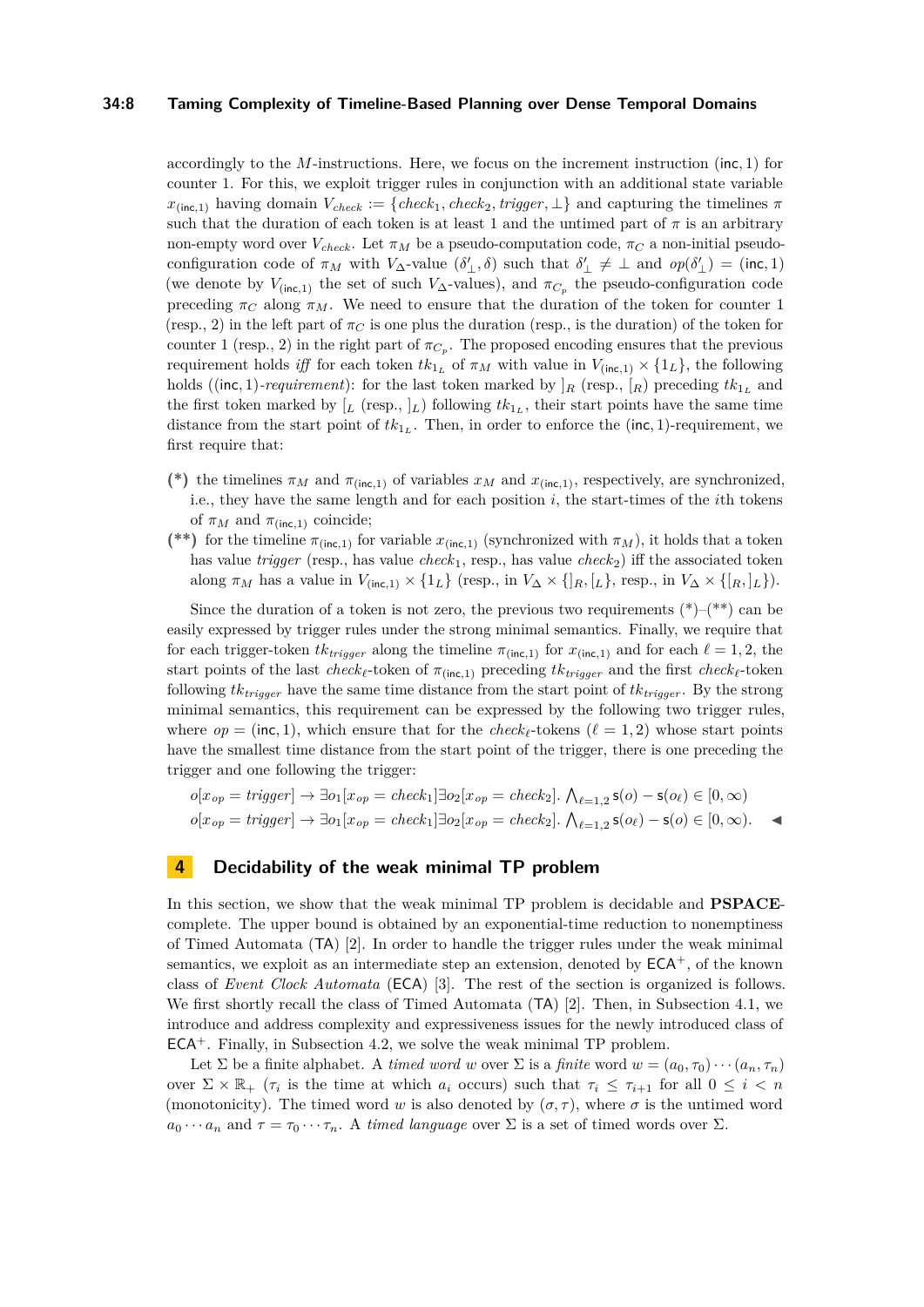A TA over  $\Sigma$  is a tuple  $\mathcal{A} = (\Sigma, Q, Q_0, C, \Delta, F)$ , where Q is a finite set of (control) states,  $Q_0 \subseteq Q$  is the set of initial states, *C* is a finite set of *clocks*,  $F \subseteq Q$  is the set of accepting states, and  $\Delta$  is the finite set of transitions  $(q, a, \theta, Res, q')$  such that  $q, q' \in Q$ ,  $a \in \Sigma$ ,  $Res \subseteq C$  is a clock reset set, and  $\theta$  is a *clock constraint* over *C*, that is a conjunction of atomic formulas of the form *c* ∼ *n* (*simple constraints*) with *c* ∈ *C*, ∼∈ {*<,* ≤*,* ≥*, >*}, and  $n \in \mathbb{N}$ . We denote by  $K_A$  the maximal constant used in the clock constraints of A. Intuitively, in a TA A, while transitions are instantaneous, time can elapse in a control state. The clocks progress at the same speed and can be reset independently of each other when a transition is executed, in such a way that each clock keeps track of the time elapsed since the last reset. Moreover, clock constraints are used as guards of transitions to restrict the behavior of the automaton. Formally, a configuration of  $A$  is a pair  $(q, val)$ , where  $q \in Q$  and  $val: C \to \mathbb{R}_+$  is a clock valuation for *C* assigning to each clock a non-negative real number. For  $t \in \mathbb{R}_+$  and a reset set  $Res \subseteq C$ , the valuations  $(val + t)$  and  $val[Res]$  are defined as: for all  $c \in C$ ,  $(val + t)(c) = val(c) + t$ , and  $val[Res](c) = 0$  if  $c \in Res$  and  $val[Res](c) = val(c)$ otherwise. For a clock constraint *θ*, *val* satisfies *θ*, written *val* |= *θ*, if for each conjunct *c* ∼ *n* of  $\theta$ ,  $val(c) \sim n$ .

A run *r* of A on a timed word  $w = (a_0, \tau_0) \cdots (a_n, \tau_n)$  over  $\Sigma$  is a sequence of configurations  $r = (q_0, val_0) \cdots (q_{n+1}, val_{n+1})$  starting at an initial configuration  $(q_0, val_0)$ , with  $q_0 \in$ *Q*<sub>0</sub> and  $val_0(c) = 0$  for all  $c \in C$ , and such that for all  $0 \le i \le n$  (we let  $\tau_{-1} = 0$ ):  $(q_i, a_i, \theta, Res, q_{i+1}) \in \Delta$  for some constraint  $\theta$  and reset set *Res*,  $(val_i + \tau_i - \tau_{i-1}) \models \theta$  and  $val_{i+1} = (val_i + \tau_i - \tau_{i-1})[Res]$ . The run *r* is accepting if  $q_{n+1} \in F$ . The *timed language*  $\mathcal{L}_T(\mathcal{A})$  of  $\mathcal{A}$  is the set of timed words *w* over  $\Sigma$  s.t. there is an accepting run of  $\mathcal{A}$  over *w*.

# <span id="page-8-0"></span>**4.1 Extended Event-clock Automata**

In this section, we introduce an extension, denoted by ECA<sup>+</sup>, of *Event Clock Automata* (ECA) [\[3\]](#page-12-4). In ECA, clocks have a predefined association with the input alphabet symbols and their values refer to the time distances from previous and next occurrences of input symbols.  $ECA^+$  extend  $ECA$  by allowing a larger class of atomic event-clock constraints, namely diagonal constraints (alias difference constraints) between clocks of the same polarity and *sum constraints* between clocks of *opposite polarity*. Additionally, we consider the extension of  $ECA^+$ , denoted by  $ECA^{++}$ , where the polarity requirements in the diagonal and sum constraints are relaxed. We show that  $ECA<sup>+</sup>$  are more expressive than  $ECA$  and that they can be translated in exponential time into equivalent  $TA$ . Differently from  $ECA^+$ ,  $ECA^{++}$  are a very powerful formalism having an undecidable nonemptiness problem.

Here, we adopt a propositional-based approach where the input alphabet is given by  $2^{\mathcal{P}}$ for a given set of atomic propositions. The set  $C_{\mathcal{P}}$  of event clocks associated with  $\mathcal P$  is given by  $C_{\mathcal{P}} := \bigcup_{p \in \mathcal{P}} \{\overleftarrow{c_p}, \overrightarrow{c_p}\}.$  Thus, for each proposition  $p \in \mathcal{P}$ , there are two event clocks: the *event-recording or past clock*  $\overleftarrow{c}_p$  which records the time elapsed since the last occurrence of *p* in the input word (if any), and the *event-predicting or future clock*  $\overrightarrow{c}_p$  which provides the time required to the next occurrence of *p* (if any). A special value  $\perp$  is exploited to denote the absence of a past (resp., future) occurrence of proposition *p*. Formally, the values of the event clocks at a position *i* of a timed word *w* can be deterministically determined as follows.

▶ **Definition 8** (Determinisitic clock valuations). An event-clock valuation *is a mapping*  $val: C_{\mathcal{P}} \mapsto \mathbb{R}_{+} \cup \{\perp\},$  assigning to each event clock a value in  $\mathbb{R}_{+} \cup \{\perp\}.$  For a timed word  $w = (\sigma, \tau)$  *over*  $2^{\mathcal{P}}$  *and a position*  $0 \leq i < |w|$ *, the* event-clock valuation *val*<sup>*w*</sup>, *specifying the values of the event clocks at position i* along *w*, *is defined as follows for each*  $p \in \mathcal{P}$ *:*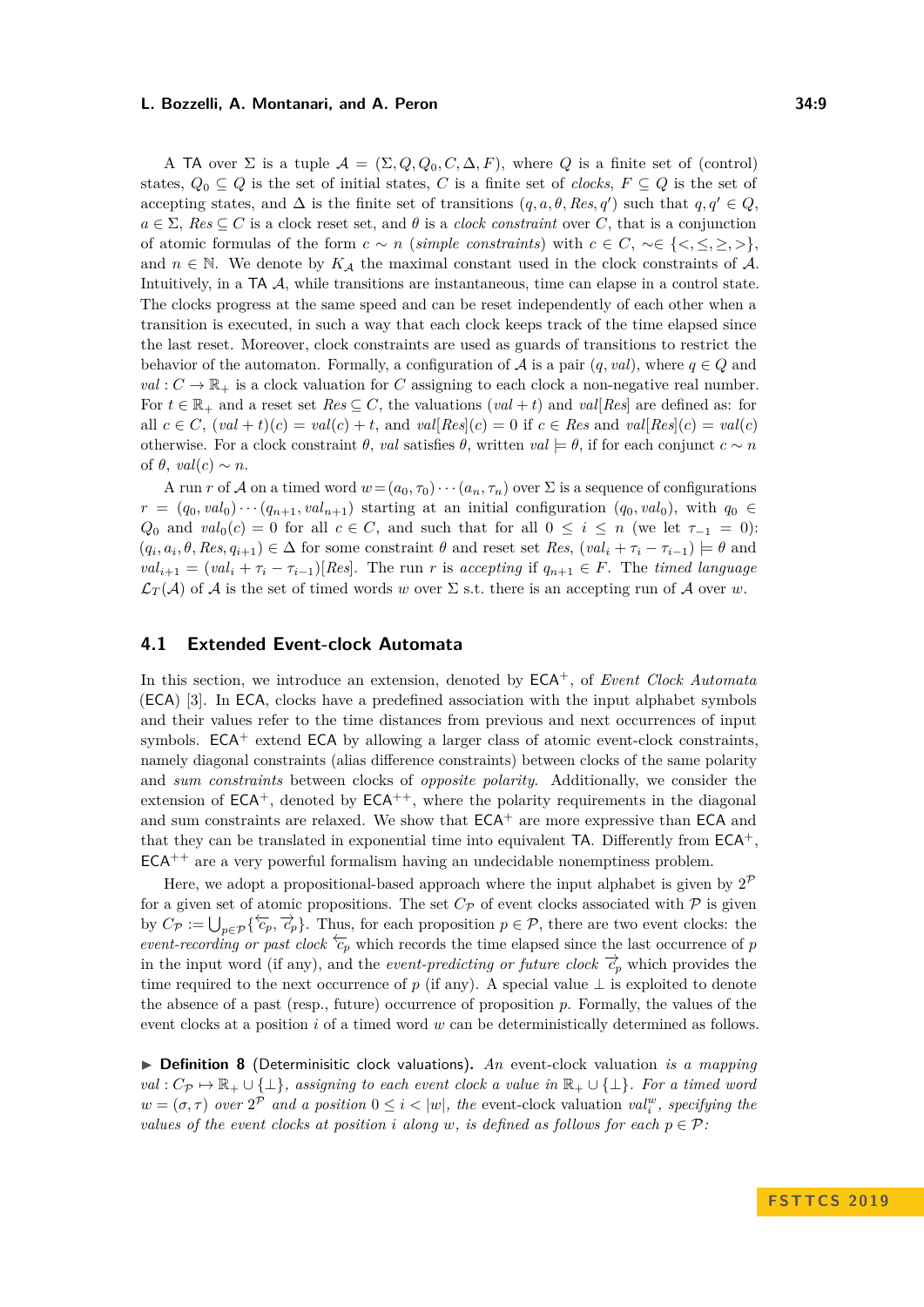#### **34:10 Taming Complexity of Timeline-Based Planning over Dense Temporal Domains**

$$
val_i^w(\overleftarrow{c}_p) = \begin{cases} \tau_i - \tau_\ell & \text{if there exists the unique } 0 \le \ell < i : p \in \sigma(\ell) \text{ and} \\ \forall k : \ell < k < i \Rightarrow p \notin \sigma(k) \\ \bot & \text{otherwise} \end{cases}
$$
  

$$
val_i^w(\overrightarrow{c}_p) = \begin{cases} \tau_\ell - \tau_i & \text{if there exists the unique } i < \ell < |\sigma| : p \in \sigma(\ell) \text{ and} \\ \forall k : i < k < \ell \Rightarrow p \notin \sigma(k) \\ \bot & \text{otherwise} \end{cases}
$$

An ECA<sup>+</sup> over  $2^{\mathcal{P}}$  is a tuple  $\mathcal{A} = (2^{\mathcal{P}}, Q, Q_0, C_{\mathcal{P}}, \Delta, F)$ , where *Q* is a finite set of states,  $Q_0 ⊆ Q$  is a set of initial states,  $F ⊆ Q$  is a set of accepting states, and  $\Delta$  is a finite set of transitions  $(q, a, \theta, q')$ , where  $q, q' \in Q$ ,  $a \in 2^{\mathcal{P}}$ , and  $\theta$  is an ECA<sup>+</sup> *event-clock constraint* that is a conjunction of atomic formulas of the following forms, where  $p, p' \in \mathcal{P}, \neg \in \{ \langle \leq, \leq, \geq \rangle \},\$ and  $n_{\perp} \in \mathbb{N} \cup \{\perp\}$ : (i)  $\overleftarrow{c_p} \sim n_{\perp}$  or  $\overrightarrow{c_p} \sim n_{\perp}$  (*simple constraints*); or (ii)  $\overleftarrow{c_p} - \overleftarrow{c_{p'}} \sim n_{\perp}$ or  $\overrightarrow{c_p} - \overrightarrow{c_p} \sim n_{\perp}$  (*diagonal constraints* between event clocks of the same polarity); or (iii)  $\overleftarrow{c}_p + \overrightarrow{c}_{p'} \sim n_\perp$  (*sum constraints* between event clocks of opposite polarity). We denote by  $K_A$  the maximal constant used in the event-clock constraints of A. An ECA [\[3\]](#page-12-4) is an ECA<sup>+</sup> which does *not* use diagonal and sum constraints. We also consider the extension of  $ECA<sup>+</sup>$ , denoted by  $ECA^{++}$ , where the transition guards also exploit as conjuncts diagonal (resp., sum) constraints over event clocks of opposite polarity (resp., of the same polarity).

Let us fix an event-clock valuation *val*. We extend in the natural way the valuation *val* to differences (resp., sums) of event clocks: for all  $c, c' \in C_{\mathcal{P}}$ ,  $val(c - c') = val(c) - val(c')$  and  $val(c + c') = val(c) + val(c')$  where each sum or difference involving  $\perp$  evaluates to  $\perp$ . Given an event-clock constraint  $\theta$ , *val* satisfies  $\theta$ , written *val*  $\models \theta$ , if for each conjunct  $t \sim n_{\perp}$  of  $\theta$ , either (i)  $val(t) \neq \bot$ ,  $n_{\bot} \neq \bot$ , and  $val(t) \sim n_{\bot}$ , or (ii)  $val(t) = \bot$ ,  $n_{\bot} = \bot$ , and ~ $\in \{\leq, \geq\}$ .

A run  $\pi$  of an ECA<sup>+</sup> (resp., ECA<sup>++</sup>) A over a timed word  $w = (\sigma, \tau)$  is a sequence of states  $\pi = q_0, \ldots, q_{|w|}$  such that  $q_0 \in Q_0$  and for all  $0 \leq i < |w|, (q_i, \sigma(i), \theta, q_{i+1}) \in \Delta$  for some constraint  $\theta$  such that  $val_i^w \models \theta$ . The run  $\pi$  is accepting if  $q_{|w|} \in F$ . The *timed language*  $\mathcal{L}_T(\mathcal{A})$  of  $\mathcal A$  is the set of timed words *w* over  $2^{\mathcal{P}}$  s.t. there is an accepting run of  $\mathcal A$  on *w*.

As an example, let us consider the  $ECA^+$   $\mathcal{A}_p$ , depicted below, whose set P of atomic propositions consists of a unique proposition  $p$ . Evidently,  $A_p$  accepts the set of timed words

$$
\longrightarrow \textcircled{q_0} \xrightarrow{\{p\}} \textcircled{q_1} \xrightarrow{\{p\}, \overleftarrow{c_p} + \overrightarrow{c_p} = 1} \textcircled{q_2} \xrightarrow{\{p\}} \textcircled{q_3}
$$

*w* of length 3 of the form  $({p}, \tau_0)$ *,* $({p}, \tau_1)$ *,* $({p}, \tau_2)$  such that the time difference between the first and last symbol is 1, i.e.  $\tau_2 - \tau_0 = 1$ . One can easily show that there is no **ECA** accepting  $\mathcal{L}_T(\mathcal{A}_n)$ . Hence, we obtain the following result.

**Theorem 9.** For a proposition p, there is a timed language over  $2^{p}$  which is definable by ECA<sup>+</sup> *but is* not *definable by* ECA*. Hence,* ECA<sup>+</sup> *are strictly more expressive than* ECA*.*

Like ECA [\[3\]](#page-12-4), we show that the class of timed languages accepted by  $ECA^+$  (resp.,  $ECA^{++}$ ) is closed under Boolean operations. The closure under complementation is crucially based on the fact that event-clock values are determined solely by the input word.

 $\blacktriangleright$  **Theorem 10** (Closure properties). *Given two ECA*<sup>+</sup> (resp., ECA<sup>++</sup>) A and A' over  $2^{\mathcal{P}}$  with *n* and *n'* states, respectively, one can construct  $ECA^+$  (resp.,  $ECA^{++}$ )  $\mathcal{A}_{\cup}$ ,  $\mathcal{A}_{\cap}$ , and  $\mathcal{A}_c$  such *that:* (*i*)  $A_{\cup}$  (resp.,  $A_{\cap}$ ) accepts  $\mathcal{L}_T(A) \cup \mathcal{L}_T(A')$  (resp.,  $\mathcal{L}_T(A) \cap \mathcal{L}_T(A')$ ) and has  $n + n'$ *(resp., nn')* states and greatest constant  $max(K_A, K_{A'})$ ; and *(ii)*  $A_c$  accepts the complement of  $\mathcal{L}_T(\mathcal{A})$  and has  $2^{O(n)}$  states and greatest constant  $K_{\mathcal{A}}$ .

<span id="page-9-0"></span>It is known that ECA can be translated in singly exponential time into equivalent TA [\[3\]](#page-12-4). We generalize this result to the class of  $ECA^+$ .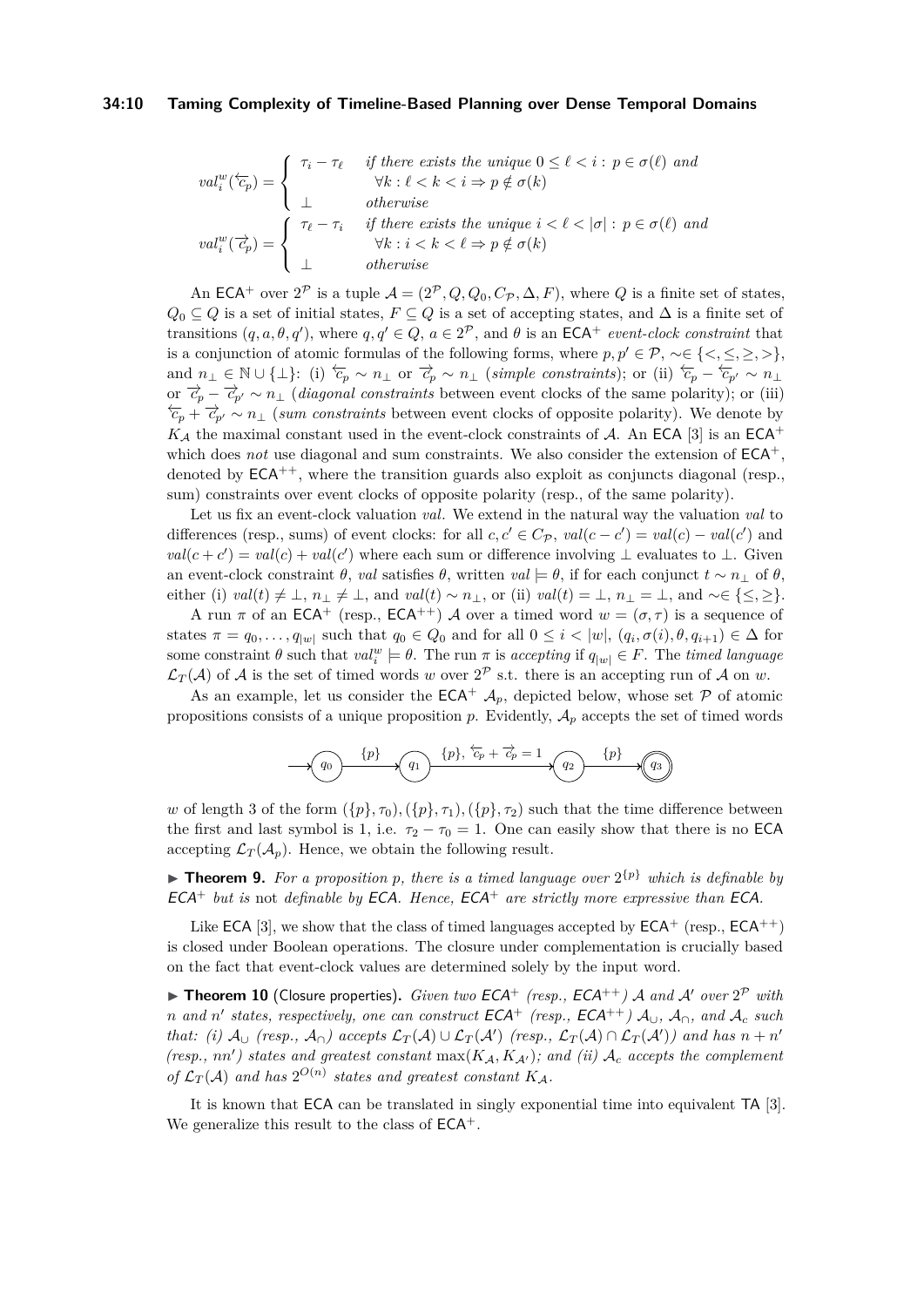**Theorem 11** (From ECA<sup>+</sup> to TA). *Given an ECA*<sup>+</sup> *A over*  $2^{\mathcal{P}}$ *, one can construct in exponential time a*  $TA$  *A' over*  $2^P$  *such that*  $\mathcal{L}_T(\mathcal{A}') = \mathcal{L}_T(\mathcal{A})$  *and*  $K_{\mathcal{A}'} = K_{\mathcal{A}}$ *. Moreover,*  $\mathcal{A}'$ *has*  $n \cdot 2^{O(p)}$  *states and*  $O(p)$  *clocks, where n is the number of* A-*states and p is the number of event-clock atomic constraints used by* A*.*

**Sketched proof.** Let  $\mathcal{A} = (2^{\mathcal{P}}, Q, Q_0, C_{\mathcal{P}}, \Delta, F)$  be an  $\mathsf{ECA}^+$  over  $2^{\mathcal{P}}$ . The TA  $\mathcal{A}'$  accepting  $\mathcal{L}_T(\mathcal{A})$  is essentially obtained from A by replacing each atomic event-clock constraint of A with a set of standard clocks together with associated reset operations and clock constraints. To remove simple event-clock constraints of  $A$ , we proceed as in [\[3\]](#page-12-4). Here, we focus on the removal of diagonal constraints over event-predicting clocks. Let us consider a diagonal predicting clock constraint  $\eta: \vec{c}_p - \vec{c}_{p'} \sim n_{\perp}$  of A where  $n_{\perp} \in \mathbb{N} \cup \{\perp\}$ . We consider the case  $n_{\perp} \neq \perp$  (the other case being simpler). For handling the constraint *η*, the TA A' exploits the fresh standard clock  $c_n$  and in case  $n_{\perp} = 0$  and  $\sim$  is  $\geq$ , the additional fresh standard clock  $\hat{c}_n$ . The first (resp., second) clock is reset *only if* proposition  $p'$  (resp.,  $p$ ) occurs in the current input symbol. Assume that the prediction  $\eta$  is done by A at position *i* of the input word for the first time. Then, the simulating  $TA$   $\mathcal{A}'$  carries the obligation  $\eta$  in its control state in order to check that there are next positions where *p* and *p*<sup>*'*</sup> occur and  $\tau_p - \tau_{p'} \sim n_{\perp}$  holds, where  $\tau_p$  (resp.,  $\tau_{p'}$ ) is the timestamp associated with the first next position  $i_p > i$  (resp.,  $i_{p'} > i$ ) where *p* (resp., *p*<sup>'</sup>) occurs. Note that all the predictions *η* done by A before positions  $i_p$  and  $i_{p'}$  correspond to the same obligation. First, assume that the first next position  $i_{p'} > i$ where  $p'$  occurs strictly precedes position  $i_p$ . In this case, on reading position  $i_{p'}$ , A' resets the clock  $c_{\eta}$  and replaces the old obligation  $\eta$  with the updated obligation  $(\eta, p')$  in order to check that the constraint  $c_n \sim n_{\perp}$  holds when the next *p* occurs (i.e., at position  $i_p$ ). If a new prediction *η* is done at a position  $j_{new} \geq i_{p'}$  strictly preceding  $i_p$ , the fresh obligation *η* is carried in the control state together with the obligation  $(\eta, p')$ . We distinguish two cases:

- $p'$  occurs in some position strictly following  $j_{new}$  and strictly preceding  $i_p$ . Let  $j'$  be the smallest of such positions. On reading position  $j'$ ,  $A'$  replaces the old obligations *η* and  $(\eta, p')$  with  $(\eta, p')$  and resets the clock  $c_{\eta}$  *iff η* is a lower bound constraint, i.e., ∼∈ {*>,* ≥}. This is safe since if *η* is a lower bound, then the fulfillment of prediction *η* at  $j_{new}$  guarantees the fulfillment of prediction *η* at position *i*. Vice versa, if *η* is an upper bound, then the fulfillment of prediction  $\eta$  at *i* guarantees the fulfillment of prediction  $\eta'$ at position  $j_{new}$ . Thus, when  $\eta$  is a lower bound, new obligations  $(\eta, p')$  rewrite the old ones, while when  $\eta$  is an upper bound, new obligations  $(\eta, p')$  are ignored.
- there is no position strictly following  $j_{new}$  and strictly preceding  $i_p$ , where  $p'$  occurs. In this case, when  $i_p$  is read, the old obligation  $\eta$  is replaced with the obligation  $(\eta, p)$  unless *p*  $p'$  occurs at position  $i_p$  (in the latter case,  $\mathcal{A}'$  simply checks that  $0 \sim n_{\perp}$ ).

In both the cases on reading position  $i_p$ , the constraint  $c_\eta \sim n_\perp$  is checked and the obligation  $(\eta, p')$  is discarded. The case where  $i_{p'} = i_p$  is trivial (on reading position *i*, A<sup>*i*</sup> checks that  $0 \sim n_{\perp}$  holds). Finally, assume that  $i_p$  strictly precedes  $i'_p$ . The cases where either  $c \neq 0$  or  $\sim$  is distinct from  $\geq$  are easy to handle, since in these cases if  $\eta$  is a lower bound (resp., upper bound), then the prediction  $\eta$  done at position *i* is not satisfied (resp., is satisfied). Thus, we focus on the case where  $c = 0$  and  $\sim$  is  $\geq$ . On reading position  $i_p$ , the clock  $\hat{c}_\eta$  is reset and the old obligation  $\eta$  is replaced with the updated obligation  $(\eta, p)$  in order to check that the constraint  $\hat{c}_{\eta} = 0$  holds when the next  $p'$  occurs (i.e., at position  $i_{p'}$ ). In this case, new obligations  $(\eta, p)$  occurring before position  $i_{p'}$  are ignored, i.e., the clock  $\hat{c}_{\eta}$ is not reset at such positions. Finally, in order to ensure that raised obligations about *η* are eventually checked, the accepting states of  $A<sup>'</sup>$  do not contain such obligations.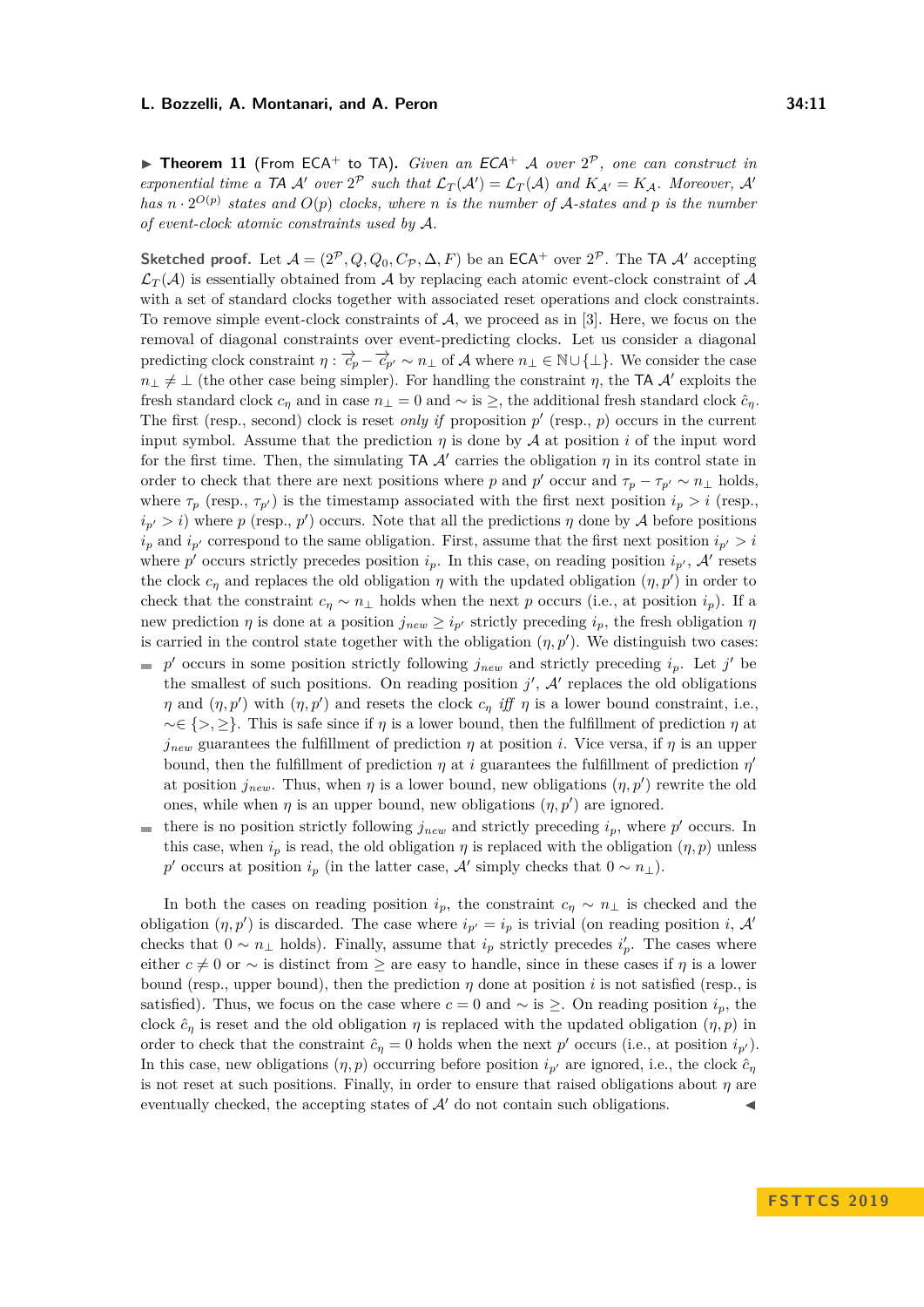#### **34:12 Taming Complexity of Timeline-Based Planning over Dense Temporal Domains**

Theorem [11](#page-9-0) cannot be extended to the class of  $ECA^{++}$ . In fact we show that for these automata, the nonemptiness problem is undecidable. The undecidability proof is similar to the one for the strong minimal TP problem.

 $\triangleright$  **Theorem 12.** The nonemptiness problem of  $ECA^{++}$  is undecidable even for the subclass *of* ECA++ *which use only simple atomic event-clock constraints and diagonal constraints over event clocks of opposite polarity of the form*  $\overleftarrow{c}_p - \overrightarrow{c}_{p'} = 0$ *.* 

# <span id="page-11-0"></span>**4.2 Solving the weak minimal TP problem**

In this section, by exploiting the results of Section [4.1,](#page-8-0) we establish the following result, where for a TP domain  $\mathcal{D} = (SV, R)$ , the *maximal constant*  $K_{\mathcal{D}}$  of  $\mathcal{D}$  is the greatest integer occurring in the atoms of *R* and in the constraint functions of the variables in *SV* .

<span id="page-11-1"></span>**Findmen 13.** *Given a TP domain*  $\mathcal{D} = (SV, R)$ *, one can build in exponential time a TA*  $\mathcal{A}_{\mathcal{D}}$  $with \ 2^{O(N+\sum_{x \in SV} |V_x|)}$  states,  $O(N+|SV|)$  clocks, and maximal constant  $O(K_{\mathcal{D}})$ , where *N* is *the overall number of quantifiers and atoms in the rules of R, such that*  $\mathcal{L}_T(\mathcal{A}_D) \neq \emptyset$  iff *there is a* weak minimal plan *of* D*. Moreover, the weak minimal TP problem is* **PSPACE***-complete.*

**Sketched proof.** For each  $x \in SV$ , let  $x = (V_x, T_x, D_x)$ . In order to prove the first part of Theorem [13,](#page-11-1) we first define an encoding of the multi-timelines of *SV* by means of timed words over  $2^{\mathcal{P}}$  for the set  $\mathcal{P}$  of propositions given by  $\{\text{init}\}\cup\bigcup_{x\in SV}\mathcal{P}_x$  where for each  $x\in SV$ ,  $\mathcal{P}_x = \{x\} \times V_x \times \{\mathsf{s},\mathsf{e}\} \times \{0,1\}.$  We use the propositions in  $\mathcal{P}_x$  to encode the tokens *tk* along a timeline for *x*: the start point and end point of *tk* are specified by propositions  $(x, v, \mathsf{s}, b)$ and  $(x, v, e, b)$ , respectively, where  $b \in \{0, 1\}$  and v is the value of tk. The meaning of the bit  $b \in \{0,1\}$  is explained below. The additional proposition init  $\in \mathcal{P}$  is used to mark the first point of a multi-timeline code in order to check point atoms of trigger rules by  $ECA^+$ event-clock constraints. A *code for a timeline for*  $x$  is a timed word  $w$  over  $2^{\mathcal{P}_x}$  of the form

 $w = (\{(x, v_0, \mathsf{s}, b_0)\}, \tau_0), (\{(x, v_0, \mathsf{e}, b_0)\}, \tau_1) \cdots (\{(x, v_n, \mathsf{s}, b_n)\}, \tau_n), (\{(x, v_n, \mathsf{e}, b_n)\}, \tau_{n+1})$ such that for all  $0 \le i \le n$ : (i)  $v_{i+1} \in T_x(v_i)$  if  $i < n$ ; (ii)  $\tau_0 = 0$  and  $\tau_{i+1} - \tau_i \in D_x(v_i)$ ; (iii) let  $\ell_i$  be the greatest index  $0 \leq j < i$  such that  $v_j = v_i$  if such an index exists, and let  $\ell_i := \bot$  otherwise. Then,  $b_i = (b_{\ell_i} + 1) \mod 2$  if  $\ell_i \neq \bot$ , and  $b_i = 0$  otherwise. Intuitively, for each value  $v \in V_x$  occurring along *w*, the associated bit acts as a modulo 2 counter which is incremented at each visit of  $v$  along  $w$  (in the handling of the trigger rules under the weak minimal semantics, it is used by  $ECA<sup>+</sup>$  event-clock constraints to reference the end-event of a token whose start-event  $(x, v, s)$  is the first occurrence of  $(x, v, s, b)$  for some  $b \in \{0, 1\}$  after the current input position). The timed word *w* encodes the timeline for *x* of length  $n + 1$ given by  $\pi = (v_0, \tau_1 - \tau_0) \dots (v_n, \tau_{n+1} - \tau_n)$ . Note that since the duration of a token is not zero, we have that  $\tau_{i+1} > \tau_i$  for all  $0 \leq i \leq n$ . A *code for a multi-timeline for SV* is obtained by merging different timelines (one for each variable  $x \in SV$ ), i.e., it is a non-empty timed word *w* over  $2^{\mathcal{P}}$  of the form  $w = (P_0, \tau_0) \cdots (P_n, \tau_n)$  such that: (i) for all  $x \in SV$ , the timed word obtained from  $(P_0 \cap P_x, \tau_0) \cdots (P_n \cap P_x, \tau_n)$  by removing the pairs  $(\emptyset, \tau_i)$  is a code of a timeline for *x*; (ii) init  $\in P_0$ , init  $\notin P_i$  for all  $1 \leq i \leq n$ , and  $P_0 \cap P_x \neq \emptyset$  for all  $x \in SV$ .

The trigger rules in  $R$  under the weak minimal semantics can be handled by  $ECA<sup>+</sup>$  over  $2^{\mathcal{P}}$ : the start and end points of the chosen non-trigger tokens are mapped to last and next occurrences of propositions in  $\mathcal{P}$  w.r.t. the current input position (trigger) of a multi-timeline encoding, while the atoms in the rules are mapped to  $ECA^+$  event-clock constraints. Note that ECA<sup>+</sup> cannot express trigger-less rules since the semantics of these rules does not constraint the chosen punctual events to be closest as possible to a reference event.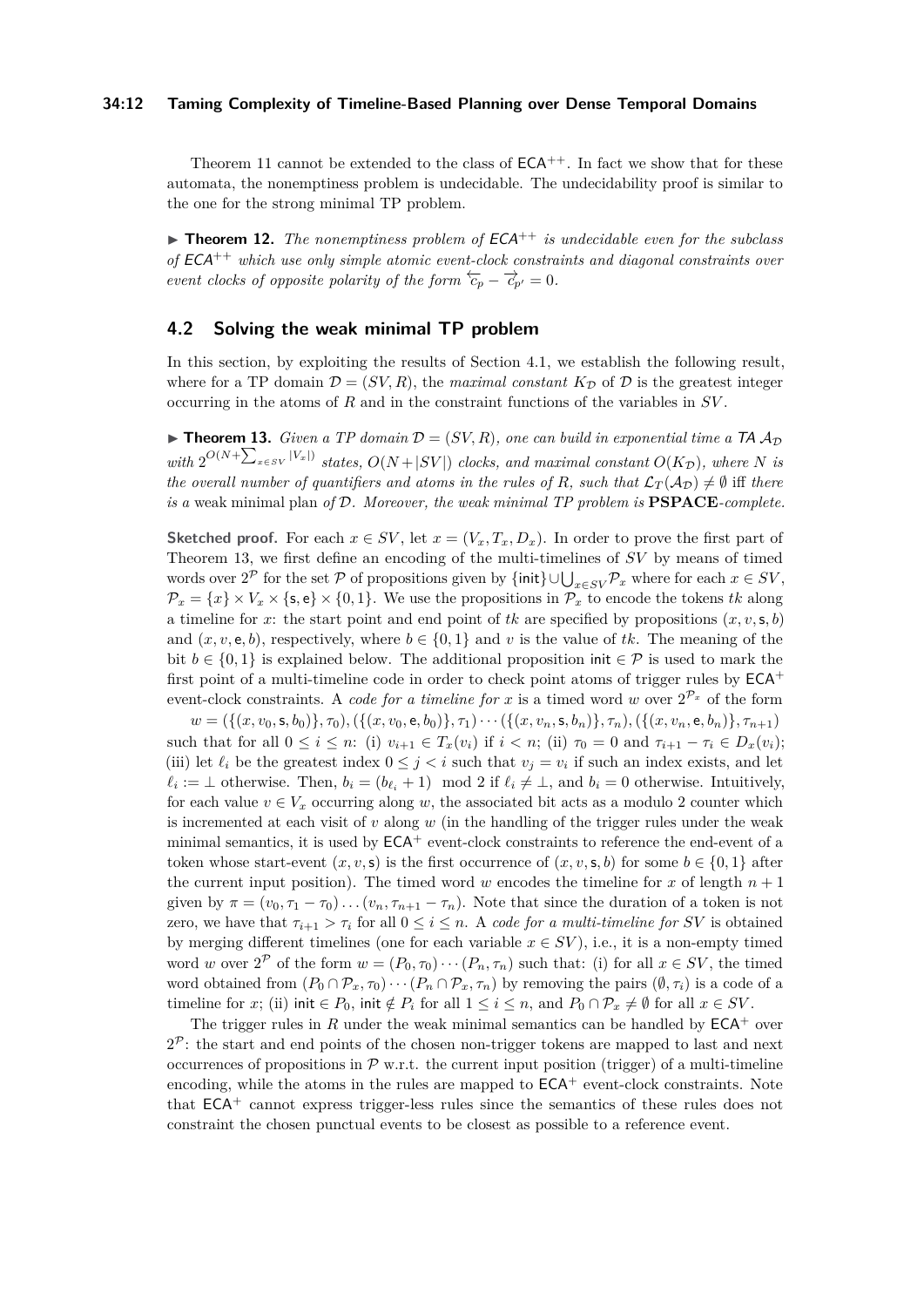> Claim 1. One can construct in exponential time an  $ECA^+$   $\mathcal{A}_{\forall}$  over  $2^{\mathcal{P}}$  such that for each multi-timeline Π of *SV* and encoding  $w_{\Pi}$  of  $\Pi$ ,  $w_{\Pi}$  is accepted by  $\mathcal{L}_T(\mathcal{A}_{\forall})$  iff  $\Pi$  satisfies the trigger rules in *R* under the weak minimal semantics. Moreover,  $A<sub>\forall</sub>$  has a unique state,  $O(N_a)$  atomic event-clock constraints, and maximal constant  $O(K_{\mathcal{D}})$ , where  $N_a$  is the overall number of atoms in the trigger rules in *R*.

For the trigger-less rules in *R*, the following result (Claim 2) has been established in [\[5\]](#page-12-2) for a slightly different encoding of the multi-timelines. The result can be easily adapted to the encoding proposed here.

 $\triangleright$  Claim 2. One can construct in exponential time a TA  $\mathcal{A}_\exists$  over  $2^{\mathcal{P}}$  accepting the codes of the multi-timelines of *SV* which satisfy the *trigger-less* rules in *R*. Moreover, A<sup>∃</sup> has  $2^{O(N_q + \sum_{x \in SV} |V_x|)}$  states,  $O(|SV| + N_q)$  clocks, and maximal constant  $O(K_{\mathcal{D}})$ , where  $N_q$  is the overall number of quantifiers in the trigger-less rules of *R*.

By Theorem [11](#page-9-0) and Claim 1–2, the first part of Theorem [13](#page-11-1) concerning the construction of the TA  $\mathcal{A}_{\mathcal{D}}$  for the TP domain  $\mathcal{D}$ , directly follows. For the second part of Theorem [13,](#page-11-1) we recall that non-emptiness of a TA A can be solved by an **NPSPACE** search algorithm in the *region graph* of A which uses space logarithmic in the number of states of A and polynomial in the number of clocks and in the length of the encoding of the maximal constant of  $\mathcal{A}$  [\[2\]](#page-12-3). Thus, since  $\mathcal{A}_{\mathcal{D}}$  can be built on the fly, and the search in the region graph of  $\mathcal{A}_{\mathcal{D}}$  can be done without explicitly constructing  $A_{\mathcal{D}}$ , membership in **PSPACE** of the weak minimal TP problem follows. **PSPACE**-hardness is proved by a polynomial time reduction from a domino-tiling problem for grids with rows of linear length [\[22\]](#page-13-23).

# **5 Conclusions**

We have addressed the TP problem in the dense-time setting under two novel semantics of the trigger rules: the weak and strong minimal ones. Surprisingly, we have shown that, despite the apparently small difference in the two semantics, the strong minimal one leads to an undecidable TP problem, while the weak minimal one leads to a **PSPACE**-complete TP problem. In order to solve the weak minimal TP problem, we have investigated two novel and strictly more expressive extensions of ECA which we believe to be interesting per sé in the field of TA. As for future work, we shall study the strong minimal TP problem when just one or two state variables are used, whose decidability remains an open issue. Moreover, we aim at investigating the TP problem in the controllability setting, where the values of some variables are not under the system control, but depend on the environment.

#### **References**

- <span id="page-12-0"></span>**1** R. Alur and T. A. Henzinger. A Really Temporal Logic. *Journal of the ACM*, 41(1):181–204, 1994.
- <span id="page-12-3"></span>**2** Rajeev Alur and David L. Dill. A Theory of Timed Automata. *Theoretical Computer Science*, 126(2):183–235, 1994.
- <span id="page-12-4"></span>**3** Rajeev Alur, Limor Fix, and Thomas A. Henzinger. Event-Clock Automata: A Determinizable Class of Timed Automata. *Theoretical Computer Science*, 211(1-2):253–273, 1999.
- <span id="page-12-1"></span>**4** J. Barreiro, M. Boyce, M. Do, J. Frank, M. Iatauro, T. Kichkaylo, P. Morris, J. Ong, E. Remolina, T. Smith, and D. Smith. EUROPA: A Platform for AI Planning, Scheduling, Constraint Programming, and Optimization. In *Proc. of the 4th ICKEPS*, 2012.
- <span id="page-12-2"></span>**5** L. Bozzelli, A. Molinari, A. Montanari, and A. Peron. Complexity of Timeline-Based Planning over Dense Temporal Domains: Exploring the Middle Ground. In *Proc. of the 9th GandALF 2018*, EPTCS 277, pages 191–205, 2018.